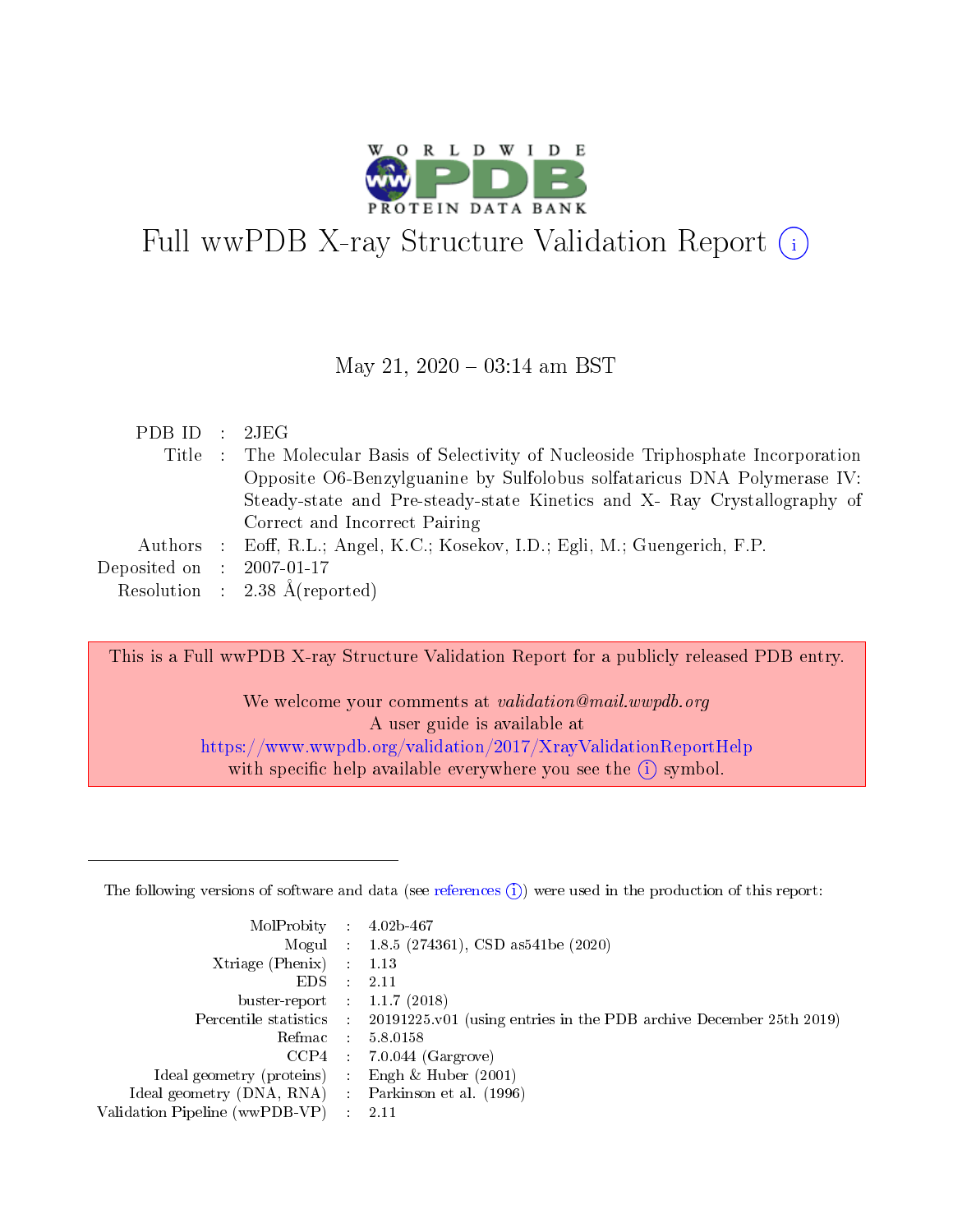# 1 [O](https://www.wwpdb.org/validation/2017/XrayValidationReportHelp#overall_quality)verall quality at a glance  $(i)$

The following experimental techniques were used to determine the structure: X-RAY DIFFRACTION

The reported resolution of this entry is 2.38 Å.

Percentile scores (ranging between 0-100) for global validation metrics of the entry are shown in the following graphic. The table shows the number of entries on which the scores are based.



| Metric                | Whole archive<br>$(\#\text{Entries})$ | Similar resolution<br>$(\#\text{Entries},\,\text{resolution}\,\,\text{range}(\textup{\AA}))$ |
|-----------------------|---------------------------------------|----------------------------------------------------------------------------------------------|
| $R_{free}$            | 130704                                | $5509(2.40-2.36)$                                                                            |
| Clashscore            | 141614                                | $6082(2.40-2.36)$                                                                            |
| Ramachandran outliers | 138981                                | $5973(2.40-2.36)$                                                                            |
| Sidechain outliers    | 138945                                | $5975(2.40-2.36)$                                                                            |
| RSRZ outliers         | 127900                                | $5397(2.40-2.36)$                                                                            |

The table below summarises the geometric issues observed across the polymeric chains and their fit to the electron density. The red, orange, yellow and green segments on the lower bar indicate the fraction of residues that contain outliers for  $>=3, 2, 1$  and 0 types of geometric quality criteria respectively. A grey segment represents the fraction of residues that are not modelled. The numeric value for each fraction is indicated below the corresponding segment, with a dot representing fractions  $\epsilon=5\%$  The upper red bar (where present) indicates the fraction of residues that have poor fit to the electron density. The numeric value is given above the bar.

| $\text{Mol}$         | $\mid$ Chain $\mid$ | Length |          | Quality of chain |     |     |                 |
|----------------------|---------------------|--------|----------|------------------|-----|-----|-----------------|
|                      | $\Gamma$            | 358    |          | 74%              |     | 20% | $\cdot$ $\cdot$ |
|                      | D                   | 14     | 14%      | 64%              |     | 14% | 7%              |
| $\ddot{\phantom{a}}$ |                     | 18     | 6%<br>6% | 50%              | 39% |     | 6%              |

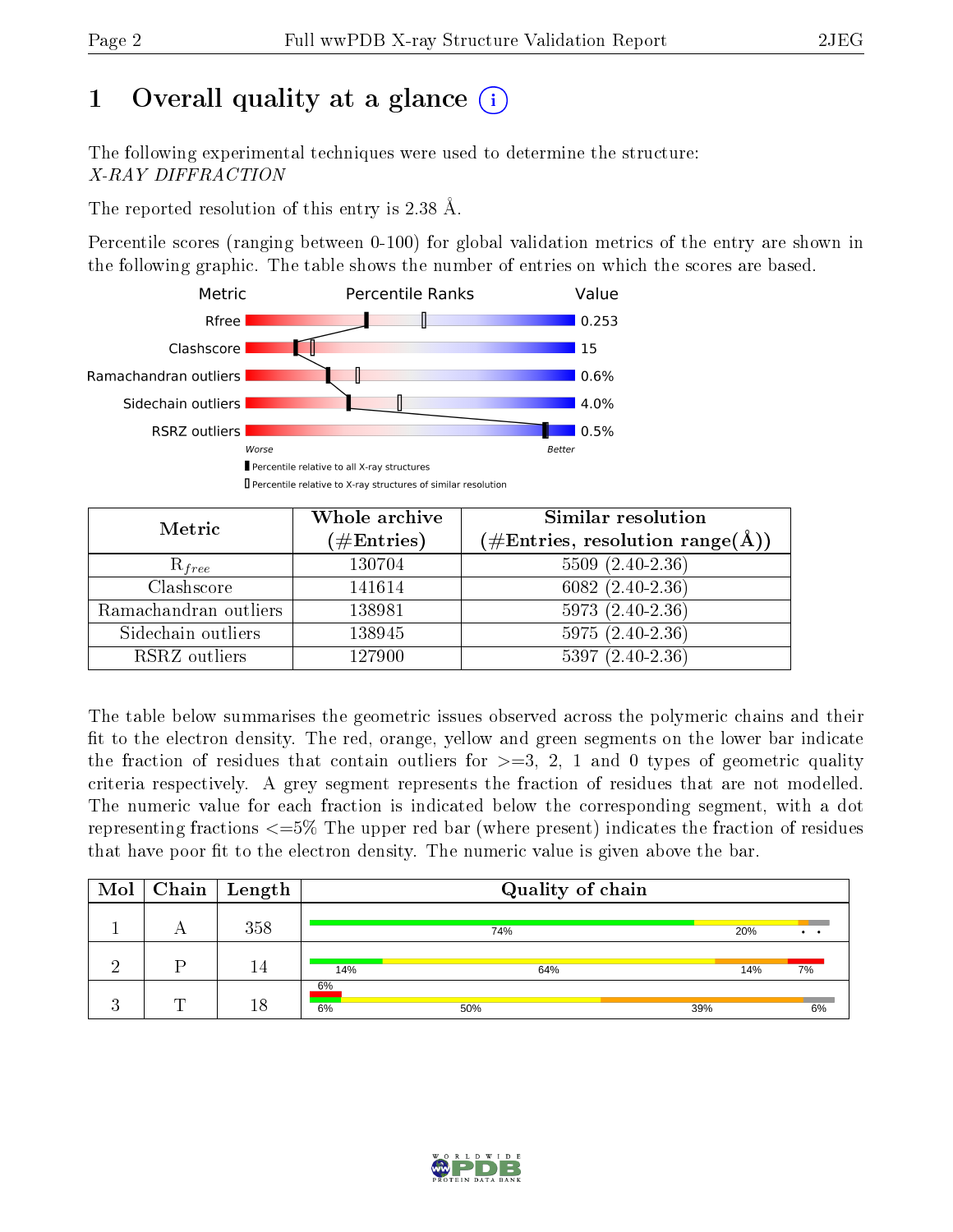# 2 Entry composition  $\binom{1}{1}$

There are 6 unique types of molecules in this entry. The entry contains 3559 atoms, of which 0 are hydrogens and 0 are deuteriums.

In the tables below, the ZeroOcc column contains the number of atoms modelled with zero occupancy, the AltConf column contains the number of residues with at least one atom in alternate conformation and the Trace column contains the number of residues modelled with at most 2 atoms.

• Molecule 1 is a protein called DNA POLYMERASE IV.

| Mol | Chain | Residues | Atoms                              |       |     | ZeroOcc | $\mid$ AltConf $\mid$ Trace |  |  |  |
|-----|-------|----------|------------------------------------|-------|-----|---------|-----------------------------|--|--|--|
|     |       | 343      | <b>Total</b><br>$\cdot$ ) 72 $\pm$ | 784 - | 488 | 508     |                             |  |  |  |

 Molecule 2 is a DNA chain called 5'-D(\*GP\*GP\*GP\*GP\*GP\*AP\*AP\*GP\*GP\*AP  $*TP*TP*CP*DOC$ )-3'.

| Mol | ${\rm Chain} \mid$ | $\perp$ Residues | $\rm{Atoms}$ |     | $\rm ZeroOcc$   Alt $\rm Conf$   Trace |  |  |  |
|-----|--------------------|------------------|--------------|-----|----------------------------------------|--|--|--|
|     |                    |                  | Total        |     |                                        |  |  |  |
|     |                    |                  |              | 138 | 60                                     |  |  |  |

 $\bullet$  Molecule 3 is a DNA chain called 5'-D(\*TP\*CP\*AP\*C BZGP\*GP\*AP\*AP\*TP\*CP \*CP\*T P\*TP\*CP\*CP\*CP\*CP\*C)-3'.

| Mol | Chain | $\perp$ Residues | $\rm{Atoms}$          |     |    | $\text{ZeroOcc} \mid \text{AltConf} \mid \text{Trace}$ |  |  |  |
|-----|-------|------------------|-----------------------|-----|----|--------------------------------------------------------|--|--|--|
|     |       | 17               | $\text{Total}$<br>342 | 168 | 58 | $\llcorner 00$                                         |  |  |  |

 Molecule 4 is 2'-DEOXYGUANOSINE-5'-TRIPHOSPHATE (three-letter code: DGT) (formula:  $C_{10}H_{16}N_5O_{13}P_3$ ).

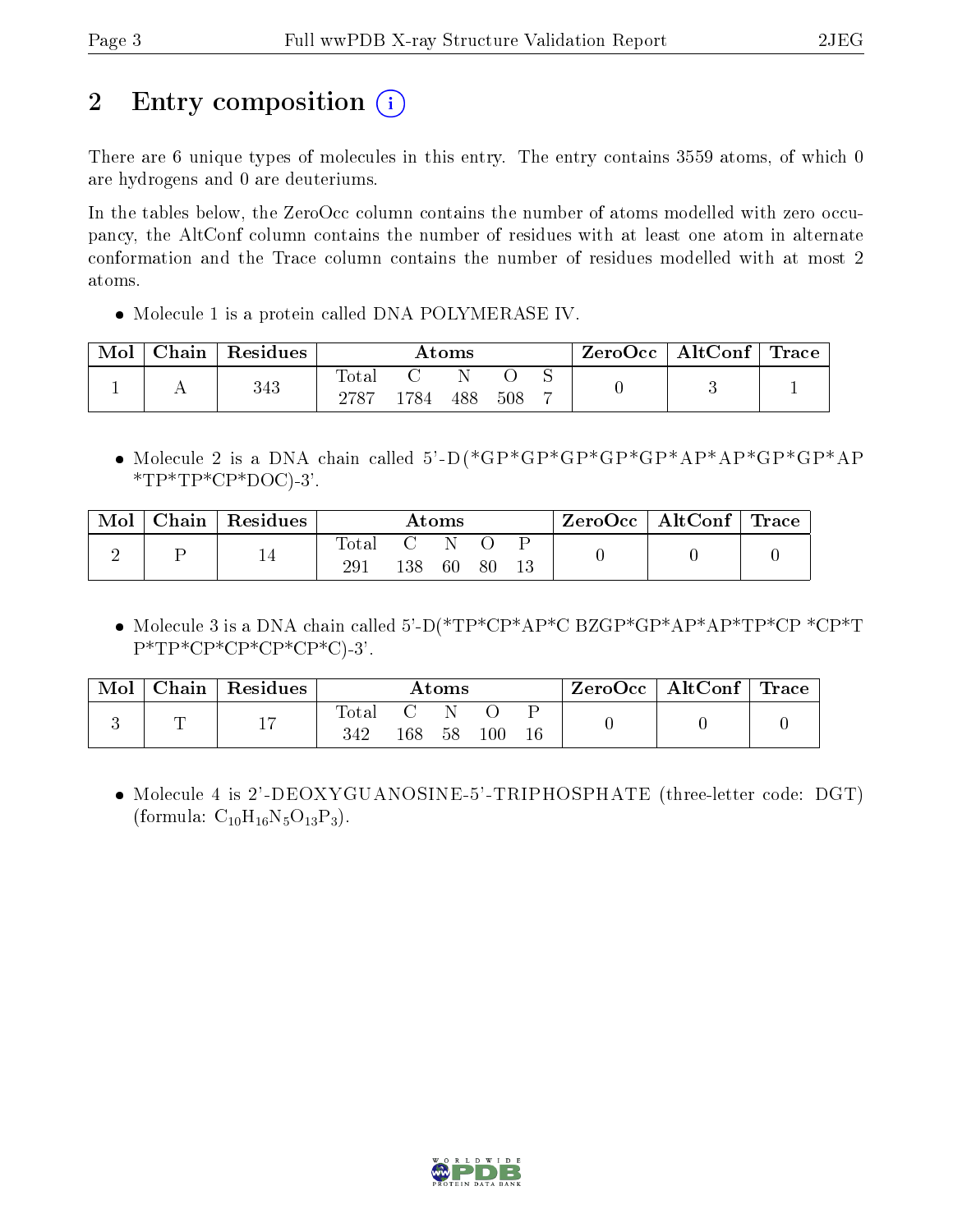

| Mol | Chain   Residues |             | Atoms |  | $ZeroOcc \   \ AltConf \$ |  |
|-----|------------------|-------------|-------|--|---------------------------|--|
|     |                  | Total C N O |       |  |                           |  |
|     |                  |             | $-5$  |  |                           |  |

Molecule 5 is CALCIUM ION (three-letter code: CA) (formula: Ca).

|  | $Mol$   Chain   Residues | Atoms    | $ZeroOcc \mid AltConf \mid$ |
|--|--------------------------|----------|-----------------------------|
|  |                          | Total Ca |                             |
|  |                          | Total Ca |                             |

 $\bullet\,$  Molecule 6 is water.

| Mol | $\vert$ Chain $\vert$ Residues | Atoms                                                         | ZeroOcc   AltConf |
|-----|--------------------------------|---------------------------------------------------------------|-------------------|
|     | 94                             | Total O<br>94<br>94                                           |                   |
|     |                                | Total<br>$\circ$ O                                            |                   |
|     |                                | Total<br>$\left( \begin{array}{c} 0 \\ 0 \end{array} \right)$ |                   |

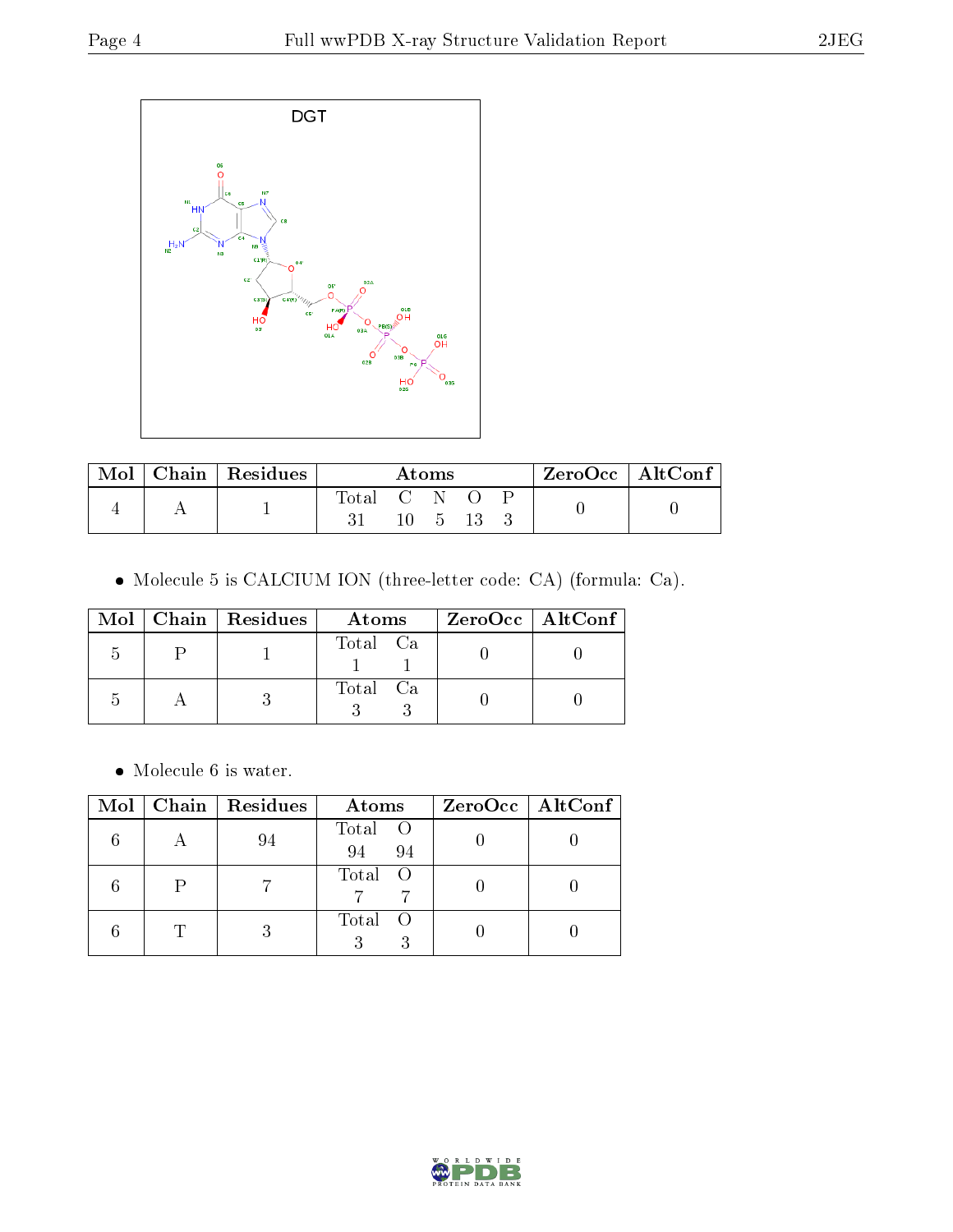# 3 Residue-property plots  $(i)$

These plots are drawn for all protein, RNA and DNA chains in the entry. The first graphic for a chain summarises the proportions of the various outlier classes displayed in the second graphic. The second graphic shows the sequence view annotated by issues in geometry and electron density. Residues are color-coded according to the number of geometric quality criteria for which they contain at least one outlier: green  $= 0$ , yellow  $= 1$ , orange  $= 2$  and red  $= 3$  or more. A red dot above a residue indicates a poor fit to the electron density (RSRZ  $> 2$ ). Stretches of 2 or more consecutive residues without any outlier are shown as a green connector. Residues present in the sample, but not in the model, are shown in grey.

| Chain A:                                                                | 74%                                                                                                                                                                                                             | 20% |    |
|-------------------------------------------------------------------------|-----------------------------------------------------------------------------------------------------------------------------------------------------------------------------------------------------------------|-----|----|
| និង<br>និងដូន                                                           |                                                                                                                                                                                                                 |     |    |
|                                                                         |                                                                                                                                                                                                                 |     |    |
|                                                                         | ដូមីទំ<br><b>SHEGE</b>                                                                                                                                                                                          |     |    |
|                                                                         | $\bullet \text{ Molecule 2: } 5\text{'-}D(*\text{GP*}\text{GP*}\text{GP*}\text{GP*}\text{GP*}\text{AP*}\text{AP*}\text{AP*}\text{GP*}\text{GP*}\text{AP*}\text{TP*}\text{TP*}\text{TP*}\text{CP*}\text{DOC}-3'$ |     |    |
| Chain $\mathbf{P}\colon$<br>14%                                         | 64%                                                                                                                                                                                                             | 14% | 7% |
| <mark>ទ</mark> <mark>ឧ ឌ ឌ ឌ ឌ ឌ ឌ ឌ ឌ ដ ដ ដ </mark> ម <mark>ន ដ</mark> |                                                                                                                                                                                                                 |     |    |
| $C$ )-3'                                                                |                                                                                                                                                                                                                 |     |    |
| 6%<br>Chain T:<br>6%                                                    | 50%                                                                                                                                                                                                             | 39% | 6% |
| $\infty$                                                                |                                                                                                                                                                                                                 |     |    |
|                                                                         |                                                                                                                                                                                                                 |     |    |
|                                                                         |                                                                                                                                                                                                                 |     |    |

• Molecule 1: DNA POLYMERASE IV

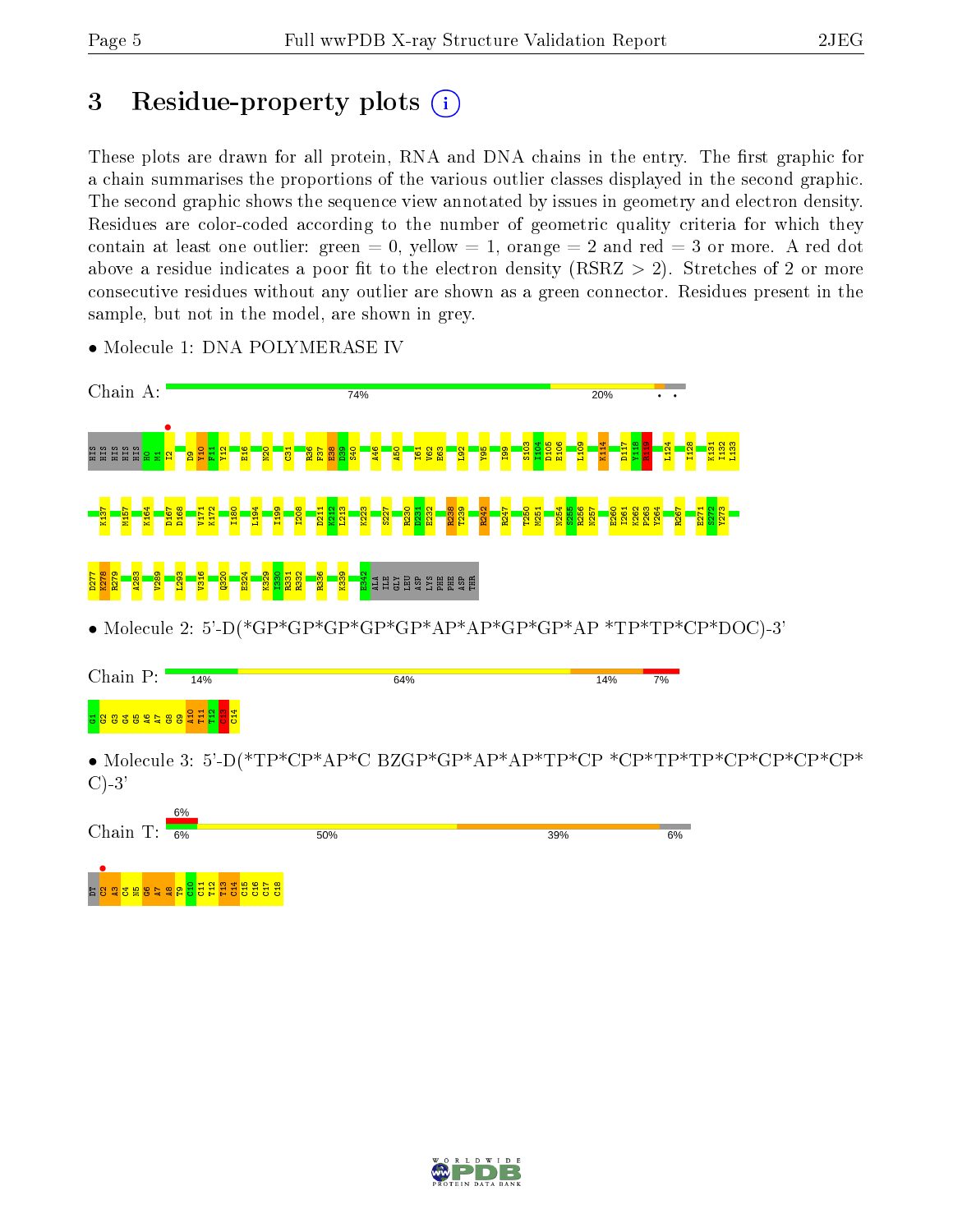## 4 Data and refinement statistics  $(i)$

| Property                                                         | Value                                              | Source     |
|------------------------------------------------------------------|----------------------------------------------------|------------|
| Space group                                                      | P 21 21 2                                          | Depositor  |
| Cell constants                                                   | $93.10\AA$ $103.17\AA$ $52.63\AA$                  | Depositor  |
| a, b, c, $\alpha$ , $\beta$ , $\gamma$                           | $90.00^{\circ}$ $90.00^{\circ}$<br>$90.00^{\circ}$ |            |
| Resolution $(A)$                                                 | $46.55 - 2.38$                                     | Depositor  |
|                                                                  | $46.88 - 2.38$                                     | <b>EDS</b> |
| $\%$ Data completeness                                           | $98.7(46.55-2.38)$                                 | Depositor  |
| (in resolution range)                                            | 98.8 (46.88-2.38)                                  | <b>EDS</b> |
| $R_{merge}$                                                      | 0.10                                               | Depositor  |
| $\mathrm{R}_{sym}$                                               | (Not available)                                    | Depositor  |
| $\langle I/\sigma(I) \rangle^{-1}$                               | $1.34$ (at 2.37Å)                                  | Xtriage    |
| Refinement program                                               | $\overline{\text{CNS} 1.1}$                        | Depositor  |
|                                                                  | $0.226$ ,<br>0.263                                 | Depositor  |
| $R, R_{free}$                                                    | $0.213$ ,<br>0.253                                 | DCC        |
| $R_{free}$ test set                                              | 1007 reflections $(4.83\%)$                        | wwPDB-VP   |
| Wilson B-factor $(A^2)$                                          | 48.8                                               | Xtriage    |
| Anisotropy                                                       | 0.373                                              | Xtriage    |
| Bulk solvent $k_{sol}(\text{e}/\text{A}^3), B_{sol}(\text{A}^2)$ | 0.34, 40.6                                         | <b>EDS</b> |
| L-test for $\mathrm{twinning}^2$                                 | $< L >$ = 0.48, $< L2 >$ = 0.31                    | Xtriage    |
| Estimated twinning fraction                                      | No twinning to report.                             | Xtriage    |
| $\overline{F_o}, \overline{F_c}$ correlation                     | 0.94                                               | <b>EDS</b> |
| Total number of atoms                                            | 3559                                               | wwPDB-VP   |
| Average B, all atoms $(A^2)$                                     | 48.0                                               | wwPDB-VP   |

Xtriage's analysis on translational NCS is as follows: The largest off-origin peak in the Patterson function is  $5.06\%$  of the height of the origin peak. No significant pseudotranslation is detected.

<sup>&</sup>lt;sup>2</sup>Theoretical values of  $\langle |L| \rangle$ ,  $\langle L^2 \rangle$  for acentric reflections are 0.5, 0.333 respectively for untwinned datasets, and 0.375, 0.2 for perfectly twinned datasets.



<span id="page-5-1"></span><span id="page-5-0"></span><sup>1</sup> Intensities estimated from amplitudes.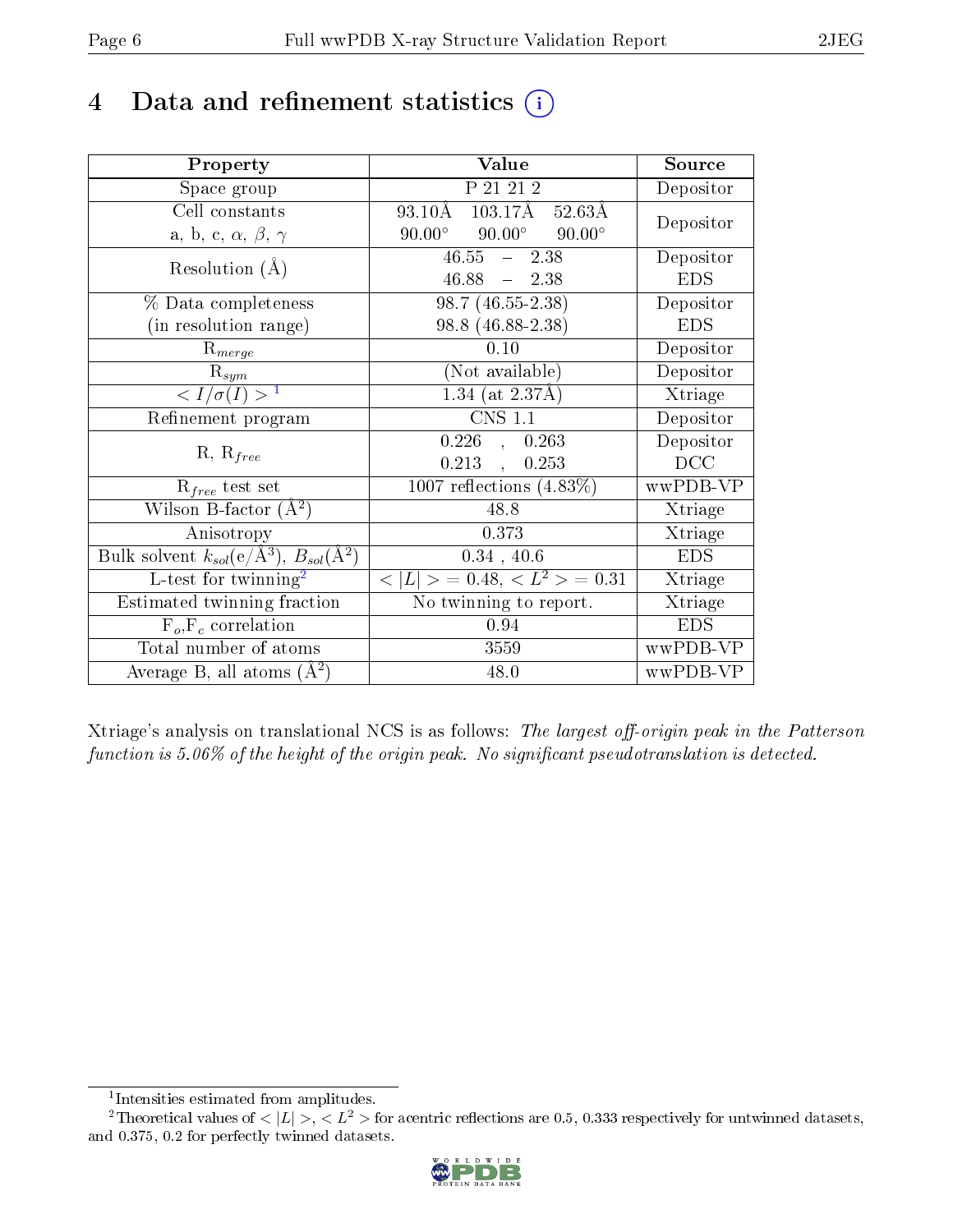# 5 Model quality  $(i)$

### 5.1 Standard geometry  $(i)$

Bond lengths and bond angles in the following residue types are not validated in this section: BZG, DOC, CA, DGT

The Z score for a bond length (or angle) is the number of standard deviations the observed value is removed from the expected value. A bond length (or angle) with  $|Z| > 5$  is considered an outlier worth inspection. RMSZ is the root-mean-square of all Z scores of the bond lengths (or angles).

| Mol | Chain | Bond lengths |               | Bond angles |                    |
|-----|-------|--------------|---------------|-------------|--------------------|
|     |       | RMSZ         | $\# Z  > 5$   | RMSZ        | $\ Z\  > 5$        |
|     |       | 0.40         | 0/2827        | 0.96        | $8/3795(0.2\%)$    |
| 2   |       | 0.66         | 0/308         | 1.11        | $9/476$ $(1.9\%)$  |
| 3   |       | 0.60         | 0/347         | 1.11        | $14/528$ $(2.7\%)$ |
| ΑĦ  | ΑII   | 0.45         | $\sqrt{3482}$ | 0.99        | 31<br>4799         |

Chiral center outliers are detected by calculating the chiral volume of a chiral center and verifying if the center is modelled as a planar moiety or with the opposite hand.A planarity outlier is detected by checking planarity of atoms in a peptide group, atoms in a mainchain group or atoms of a sidechain that are expected to be planar.

|  | Mol   Chain   $\#\text{Chirality outliers}$   $\#\text{Planarity outliers}$ |  |
|--|-----------------------------------------------------------------------------|--|
|  |                                                                             |  |
|  |                                                                             |  |
|  |                                                                             |  |
|  |                                                                             |  |

There are no bond length outliers.

All (31) bond angle outliers are listed below:

| Mol            | Chain | Res    | Type       | Atoms                 | Z        | Observed $(^\circ)$ | $Ideal(^{\circ})$ |
|----------------|-------|--------|------------|-----------------------|----------|---------------------|-------------------|
|                | A     | 119 A  | $\rm{ARG}$ | NE-CZ-NH <sub>2</sub> | $-24.53$ | 108.03              | 120.30            |
|                | A     | 119 B  | $\rm{ARG}$ | NE-CZ-NH <sub>2</sub> | $-24.53$ | 108.03              | 120.30            |
|                | А     | 119[A] | $\rm{ARG}$ | NE-CZ-NH1             | 18.36    | 129.48              | 120.30            |
|                | А     | 119 B  | $\rm{ARG}$ | NE-CZ-NH1             | 18.36    | 129.48              | 120.30            |
|                | А     | 119[A] | $\rm{ARG}$ | NH1-CZ-NH2            | $-8.43$  | 110.13              | 119.40            |
|                | А     | 119 B  | $\rm{ARG}$ | NH1-CZ-NH2            | $-8.43$  | 110.13              | 119.40            |
| 3              | T     | 17     | DC         | $OP1-POP2$            | $-6.29$  | 110.16              | 119.60            |
| $\overline{2}$ | P     | 3      | DG         | $P-O5'-C5'$           | $-6.22$  | 110.95              | 120.90            |
| 3              | T     | 18     | DC         | $OP1-POP2$            | $-5.93$  | 110.71              | 119.60            |
| $\overline{2}$ | P     | 9      | DG         | $OP1-POP2$            | $-5.81$  | 110.89              | 119.60            |

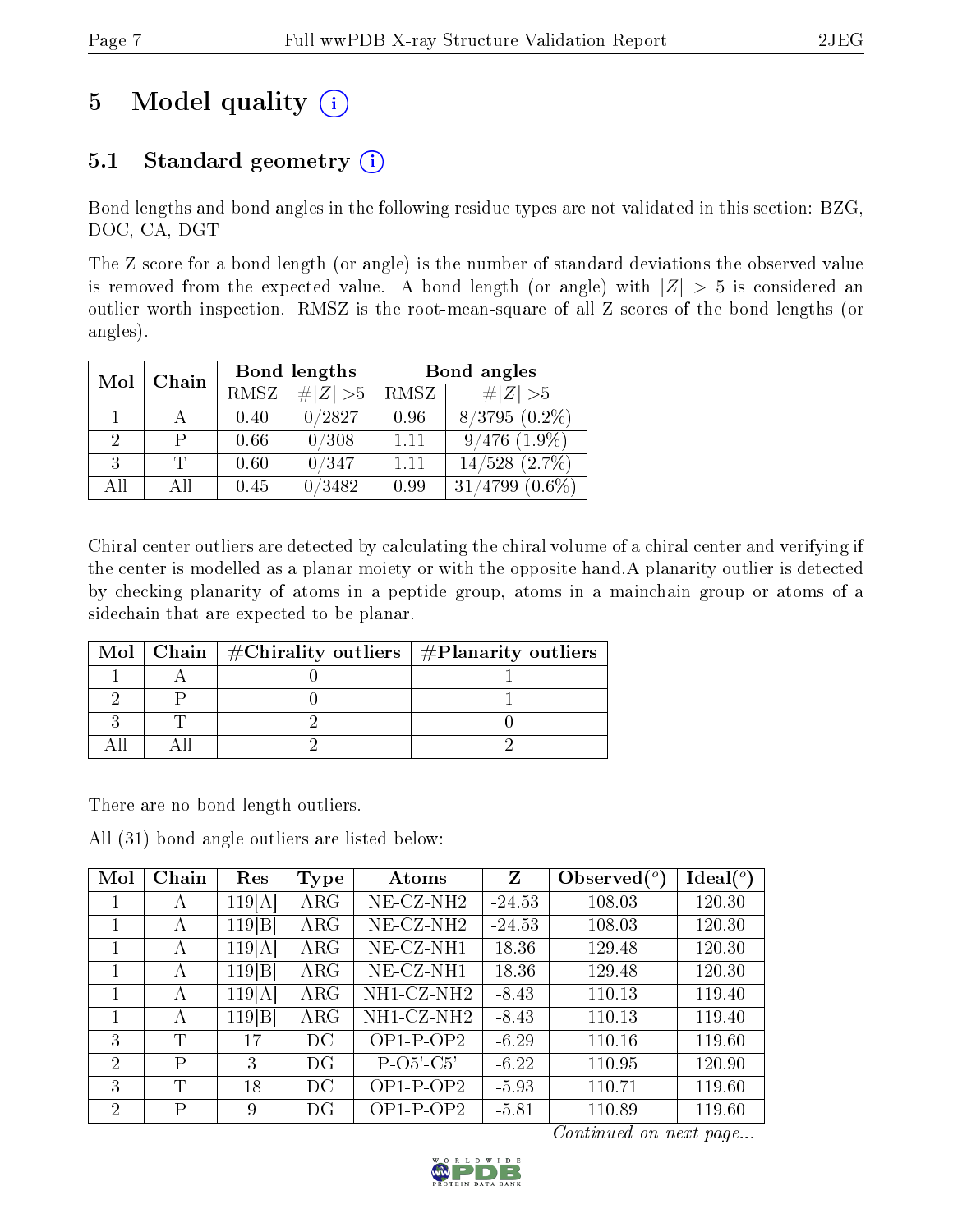| Mol            | Chain        | Res            | <b>Type</b> | Atoms              | Z       | Observed $(°)$ | Ideal $(°)$ |
|----------------|--------------|----------------|-------------|--------------------|---------|----------------|-------------|
| 3              | $\mathbf T$  | 3              | DA          | $OP1-P-OP2$        | $-5.80$ | 110.90         | 119.60      |
| $\overline{2}$ | $\mathbf{P}$ | 13             | DC          | $OP1-P-OP2$        | $-5.59$ | 111.22         | 119.60      |
| $\overline{2}$ | $\mathbf{P}$ | $\overline{2}$ | DG          | $OP1-P-OP2$        | $-5.56$ | 111.26         | 119.60      |
| 3              | $\mathbf T$  | 12             | DT          | $OP1-P-OP2$        | $-5.46$ | 111.41         | 119.60      |
| $\overline{2}$ | $\mathbf{P}$ | $\overline{7}$ | DA          | $OP1-P-OP2$        | $-5.44$ | 111.44         | 119.60      |
| $\overline{2}$ | $\mathbf{P}$ | 10             | DA          | $OP1-P-OP2$        | $-5.44$ | 111.44         | 119.60      |
| 1              | A            | 119[A]         | ARG         | $CG$ - $CD$ - $NE$ | 5.39    | 123.12         | 111.80      |
| $\mathbf{1}$   | A            | 119 B          | $\rm{ARG}$  | $CG$ - $CD$ - $NE$ | 5.39    | 123.12         | 111.80      |
| $\overline{2}$ | $\mathbf{P}$ | 11             | <b>DT</b>   | $OP1-P-OP2$        | $-5.38$ | 111.54         | 119.60      |
| 3              | $\mathbf T$  | 9              | <b>DT</b>   | $OP1-P-OP2$        | $-5.37$ | 111.54         | 119.60      |
| 3              | T            | 4              | DC          | $OP1-P-OP2$        | $-5.32$ | 111.63         | 119.60      |
| $\overline{2}$ | $\mathbf{P}$ | 4              | DG          | $OP1-P-OP2$        | $-5.29$ | 111.66         | 119.60      |
| 3              | $\mathbf T$  | 6              | DG          | $OP1-P-OP2$        | $-5.28$ | 111.68         | 119.60      |
| 3              | $\mathbf T$  | 14             | DC          | $OP1-P-OP2$        | $-5.23$ | 111.75         | 119.60      |
| 3              | $\mathbf T$  | 11             | DC          | $OP1-P-OP2$        | $-5.23$ | 111.75         | 119.60      |
| 3              | $\mathbf T$  | 15             | DC          | $OP1-P-OP2$        | $-5.15$ | 111.88         | 119.60      |
| $\overline{3}$ | $\mathbf T$  | 16             | DC          | $OP1-P-OP2$        | $-5.15$ | 111.88         | 119.60      |
| 3              | $\mathbf T$  | 13             | DT          | $OP1-P-OP2$        | $-5.12$ | 111.92         | 119.60      |
| 3              | $\mathbf T$  | $\overline{7}$ | DA          | $OP1-P-OP2$        | $-5.04$ | 112.04         | 119.60      |
| 3              | $\mathbf T$  | 8              | DA          | $OP1-P-OP2$        | $-5.04$ | 112.04         | 119.60      |
| $\overline{2}$ | $\mathbf P$  | 8              | DG          | $OP1-P-OP2$        | $-5.03$ | 112.06         | 119.60      |

Continued from previous page...

All (2) chirality outliers are listed below:

| $\mid$ Mol $\mid$ Chain $\mid$ Res $\mid$ Type $\mid$ Atom |  |                |
|------------------------------------------------------------|--|----------------|
|                                                            |  | $\pm$ C4', C3' |

All (2) planarity outliers are listed below:

| Mol | $\mid$ Chain | Res    | Type       | Group     |
|-----|--------------|--------|------------|-----------|
|     |              | 119[A] | $\rm{ARG}$ | Sidechain |
|     |              |        | ĐC         | Sidechain |

#### 5.2 Too-close contacts  $(i)$

In the following table, the Non-H and H(model) columns list the number of non-hydrogen atoms and hydrogen atoms in the chain respectively. The H(added) column lists the number of hydrogen atoms added and optimized by MolProbity. The Clashes column lists the number of clashes within the asymmetric unit, whereas Symm-Clashes lists symmetry related clashes.

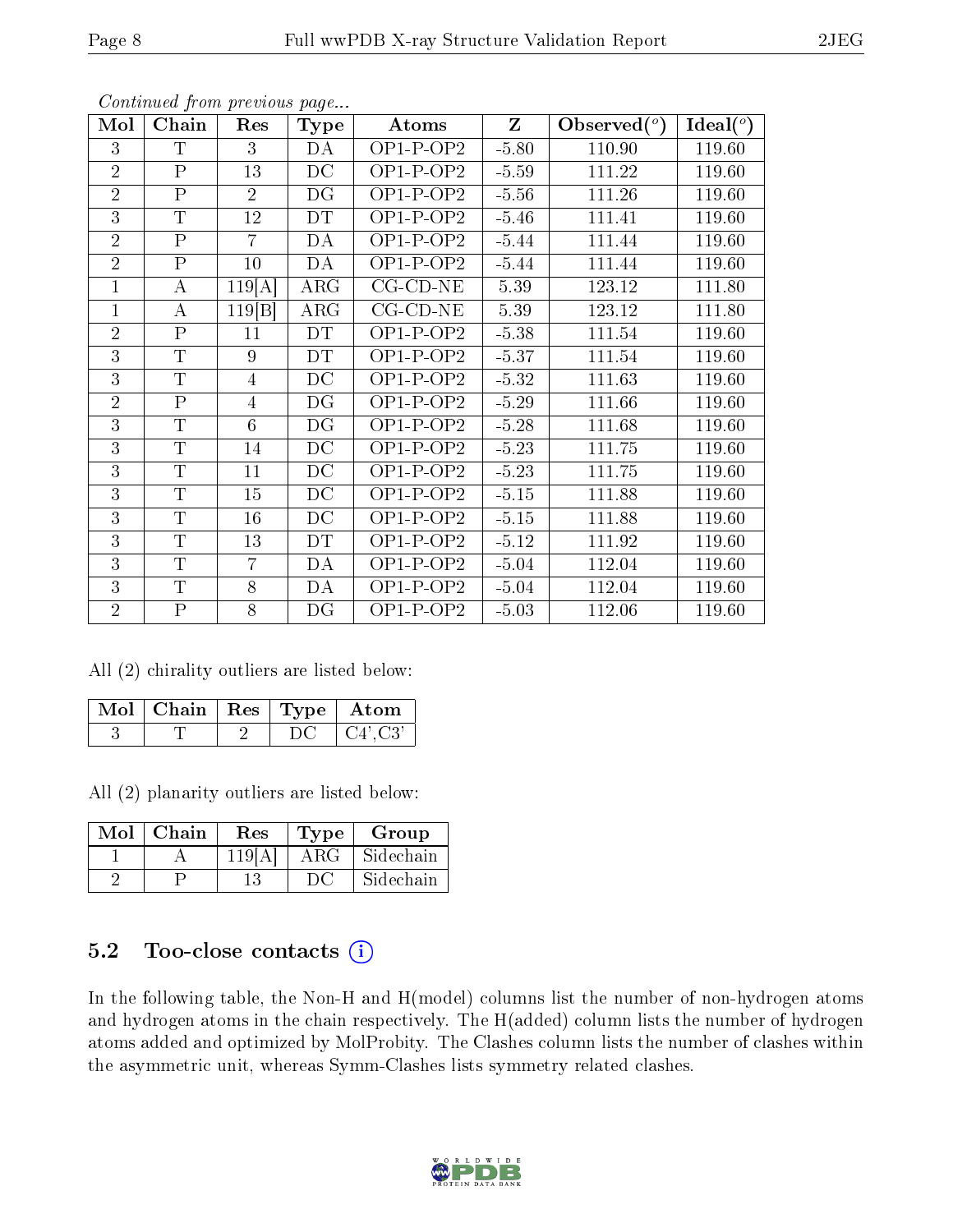| Mol | Chain | $\sqrt{\frac{1}{10}}$ Non-H | $\mid$ H(model) | H(added) | Clashes | <b>Symm-Clashes</b> |
|-----|-------|-----------------------------|-----------------|----------|---------|---------------------|
|     | −     | 2787                        |                 | 2932     | 83      |                     |
| ച   | Ρ     | 291                         |                 | 158      | 9       |                     |
| ച   | T     | 342                         |                 | 198      | 20      |                     |
|     | A     | 31                          |                 | 12       |         |                     |
| 5   | А     | 3                           |                 |          |         |                     |
| 5   |       |                             |                 |          |         |                     |
|     | A     | 94                          |                 |          | റ       |                     |
| հ   | р     |                             |                 |          |         |                     |
|     | T     |                             |                 |          | ച       |                     |
| All |       | 3559                        |                 | 3300     | 100     |                     |

The all-atom clashscore is defined as the number of clashes found per 1000 atoms (including hydrogen atoms). The all-atom clashscore for this structure is 15.

All (100) close contacts within the same asymmetric unit are listed below, sorted by their clash magnitude.

| Atom-1             | Atom-2                     | Interatomic       | Clash         |
|--------------------|----------------------------|-------------------|---------------|
|                    |                            | distance $(A)$    | overlap $(A)$ |
| 1:A:273:TYR:HE1    | 6:A:2082:HOH:O             | 1.56              | 0.88          |
| 3: T: 13: DT:H2"   | 3: T: 14:DC: H5"           | 1.57              | 0.87          |
| 3: T: 3:DA:H1'     | 6: T:2001: HOH:O           | 1.75              | 0.85          |
| 2:P:10:DA:H2"      | 2:P:11:DT:H5'              | 1.66              | 0.78          |
| 1:A:289:VAL:HB     | 1:A:332[B]:ARG:HB2         | 1.67              | 0.76          |
| 1:A:257:ASN:HD22   | 1: A:260: GLU: H           | 1.30              | 0.75          |
| 1:A:289:VAL:HB     | 1:A:332[A]:ARG:HB2         | 1.69              | 0.74          |
| 1:A:331:ARG:NH2    | 3:T:3:DA:H4'               | 2.02              | 0.74          |
| 3:T:5:BZG:HWC1     | 3:T:5:BZG:NN               | 2.02              | 0.74          |
| 1:A:277:ASP:HB3    | 1: A:278:LYS:NZ            | 2.02              | 0.73          |
| 1: A:250:THR:HA    | 1:A:332[A]:ARG:HG2         | 1.69              | 0.73          |
| 3:T:13:DT:C2'      | $3:T:14:\overline{DC:H5"}$ | 2.19              | 0.72          |
| 3: T: 13: DT:H2"   | 3:T:14:DC:C5'              | $\overline{2.22}$ | 0.69          |
| 1: A:238:ARG:HH11  | 1:A:238:ARG:HA             | 1.59              | 0.68          |
| 1:A:289:VAL:HG11   | 1:A:332[A]:ARG:HH21        | 1.57              | 0.68          |
| 1:A:331:ARG:HH22   | 3:T:3:DA:H4'               | 1.58              | 0.68          |
| 1:A:37:PHE:HD1     | 6:A:2019:HOH:O             | 1.76              | 0.67          |
| 2:P:13:D C:H4'     | 2:P:14:DOC:H5'             | 1.76              | 0.67          |
| 1:A:119[A]:ARG:HG2 | 1:A:119[A]:ARG:HH11        | 1.60              | 0.66          |
| 3:T:3:DA:CI'       | 6:T:2001:HOH:O             | 2.37              | 0.65          |
| 1:A:103:SER:HB3    | 2:P:14:DOC:H2"             | 1.80              | 0.64          |
| 1:A:257:ASN:HD22   | 1: A:260: GLU:N            | 1.94              | 0.64          |
| 1:A:267:ARG:O      | 1: A:271: GLU:HG2          | 1.99              | 0.63          |
| 2:P:13:DC:C4'      | 2:P:14:DOC:OP1             | 2.47              | 0.63          |
| 1: A: 114: LYS: NZ | 1:A:114:LYS:HB2            | 2.16              | 0.61          |

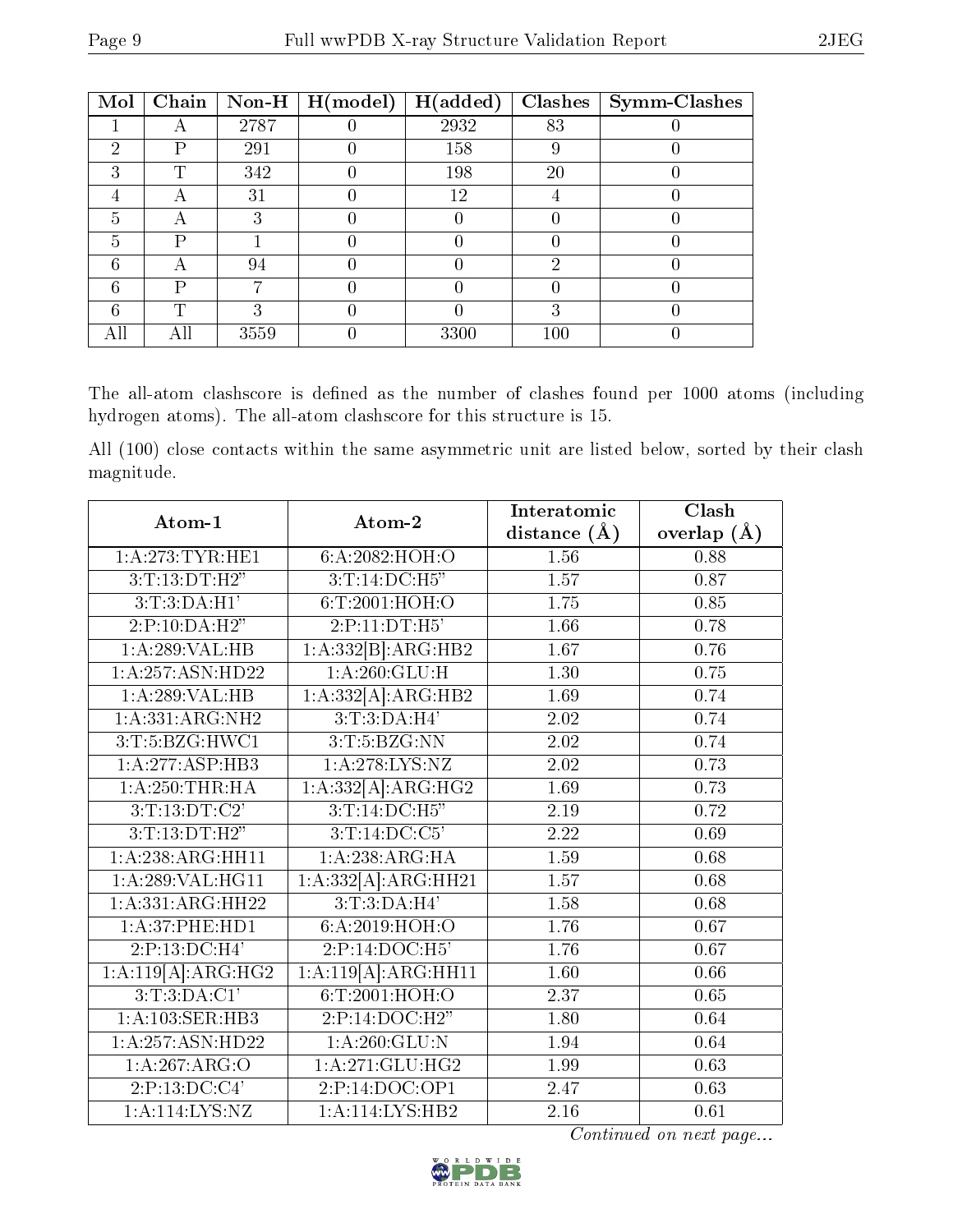| Ψ |  |
|---|--|
|   |  |
|   |  |
|   |  |

| ondendoù jiome prodeoùo pagom<br>Atom-1 | Atom-2                              | Interatomic      | Clash             |
|-----------------------------------------|-------------------------------------|------------------|-------------------|
|                                         |                                     | distance $(\AA)$ | overlap $(\AA)$   |
| $1: A:256: \overline{ARG:NH1}$          | 1:A:256:ARG:HB3                     | 2.15             | 0.61              |
| 1: A:256:ARG:HG2                        | 1:A:329:LYS:HA                      | 1.83             | 0.60              |
| 1:A:124:LEU:O                           | 1:A:128:ILE:HG13                    | 2.00             | 0.60              |
| 1:A:277:ASP:HB3                         | 1:A:278:LYS:HZ3                     | 1.67             | 0.60              |
| 1:A:316:VAL:O                           | 1: A:320: GLN: HG3                  | 2.05             | 0.57              |
| 1:A:238:ARG:NH1                         | 1: A:239:THR:H                      | 2.02             | 0.57              |
| $1:$ A:257:ASN:ND2                      | 1: A:260: GLU: H                    | 2.02             | 0.56              |
| 1: A:95:TYR:HD2                         | 1:A:124:LEU:HD11                    | 1.71             | 0.56              |
| 1:A:247:ARG:HD2                         | $3:\overline{T:6:D}G:OP1$           | 2.06             | 0.55              |
| 1: A: 331: ARG: HH22                    | 3:T:3:DA:C4'                        | 2.19             | 0.55              |
| 1:A:278:LYS:H                           | 1: A:278:LYS:CE                     | $2.20\,$         | 0.54              |
| 3: T:3:DA:N3                            | 3: T:3:DA:H2'                       | 2.22             | 0.54              |
| 1:A:278:LYS:H                           | 1: A:278:LYS:HE2                    | 1.73             | 0.54              |
| 1: A:12:TYR:CD2                         | 4:A:1344:DGT:H2'                    | 2.42             | $\overline{0.54}$ |
| 1: A:95:TYR:CD2                         | 1: A: 124: LEU: HD11                | 2.44             | 0.53              |
| 1:A:10:TYR:HA                           | 4:A:1344:DGT:PB                     | 2.48             | 0.53              |
| 1:A:157:MET:CE                          | 1:A:164:LYS:HE2                     | 2.38             | 0.53              |
| 1:A:242:ARG:HH12                        | 3:T:8:DA:P                          | 2.31             | 0.53              |
| 1:A:31:CYS:HB3                          | $1: A:61: \overline{\text{LE:CD1}}$ | 2.39             | 0.52              |
| 2:P:13:DC:H4'                           | 2:P:14:DOC:OP1                      | 2.09             | 0.52              |
| 1:A:180:ILE:HG12                        | 1:A:194:LEU:HD13                    | 1.91             | 0.52              |
| 1:A:99:ILE:HG13                         | 1:A:109:LEU:HD23                    | 1.92             | 0.52              |
| 1: A:62:VAL:HG11                        | 3:T:3:DA:N7                         | 2.25             | 0.51              |
| 1:A:278:LYS:N                           | 1:A:278:LYS:HE2                     | 2.26             | 0.50              |
| 1:A:230:ARG:O                           | 1: A: 232: GLU: HG3                 | 2.12             | 0.50              |
| 1:A:277:ASP:HB3                         | 1:A:278:LYS:HZ1                     | 1.75             | 0.50              |
| 1:A:242:ARG:HH11                        | 1:A:242:ARG:HG3                     | 1.77             | 0.49              |
| 1:A:293:LEU:HD22                        | 1:A:293:LEU:N                       | 2.27             | 0.49              |
| 1:A:2:ILE:N                             | 1:A:2:ILE:HDI2                      | 2.27             | 0.49              |
| 1: A:278: LYS: HE2                      | 1:A:279:ARG:N                       | 2.27             | 0.49              |
| 1: A:36:ARG:NH2                         | 1: A:254: ASN:OD1                   | 2.46             | 0.48              |
| 1:A:257:ASN:ND2                         | 1:A:260:GLU:HB2                     | 2.28             | 0.48              |
| 1:A:40:SER:HA                           | 6:T:2001:HOH:O                      | 2.13             | 0.48              |
| 1: A:251: MET:HA                        | 1: A:264:TYR:CE1                    | 2.49             | 0.48              |
| 1:A:257:ASN:HD22                        | 1:A:260:GLU:HB2                     | 1.78             | 0.47              |
| 1:A:336[A]:ARG:NH1                      | 3: T: 6: DG:H2"                     | 2.29             | 0.47              |
| 1: A: 12: TYR: CG                       | $4:A:1344:\overline{DGT:H2'}$       | 2.49             | 0.47              |
| 1: A: 103: SER: OG                      | 1: A: 106: GLU: HG2                 | 2.16             | 0.46              |
| 2:P:5:DG:H2"                            | 2:P:6:DA:H8                         | 1.80             | 0.46              |
| 1:A:277:ASP:CB                          | 1: A:278:LYS:HZ3                    | 2.28             | 0.46              |
| 1:A:242:ARG:NH1                         | 3:T:8:DA:OP1                        | 2.49             | 0.46              |

Continued from previous page...

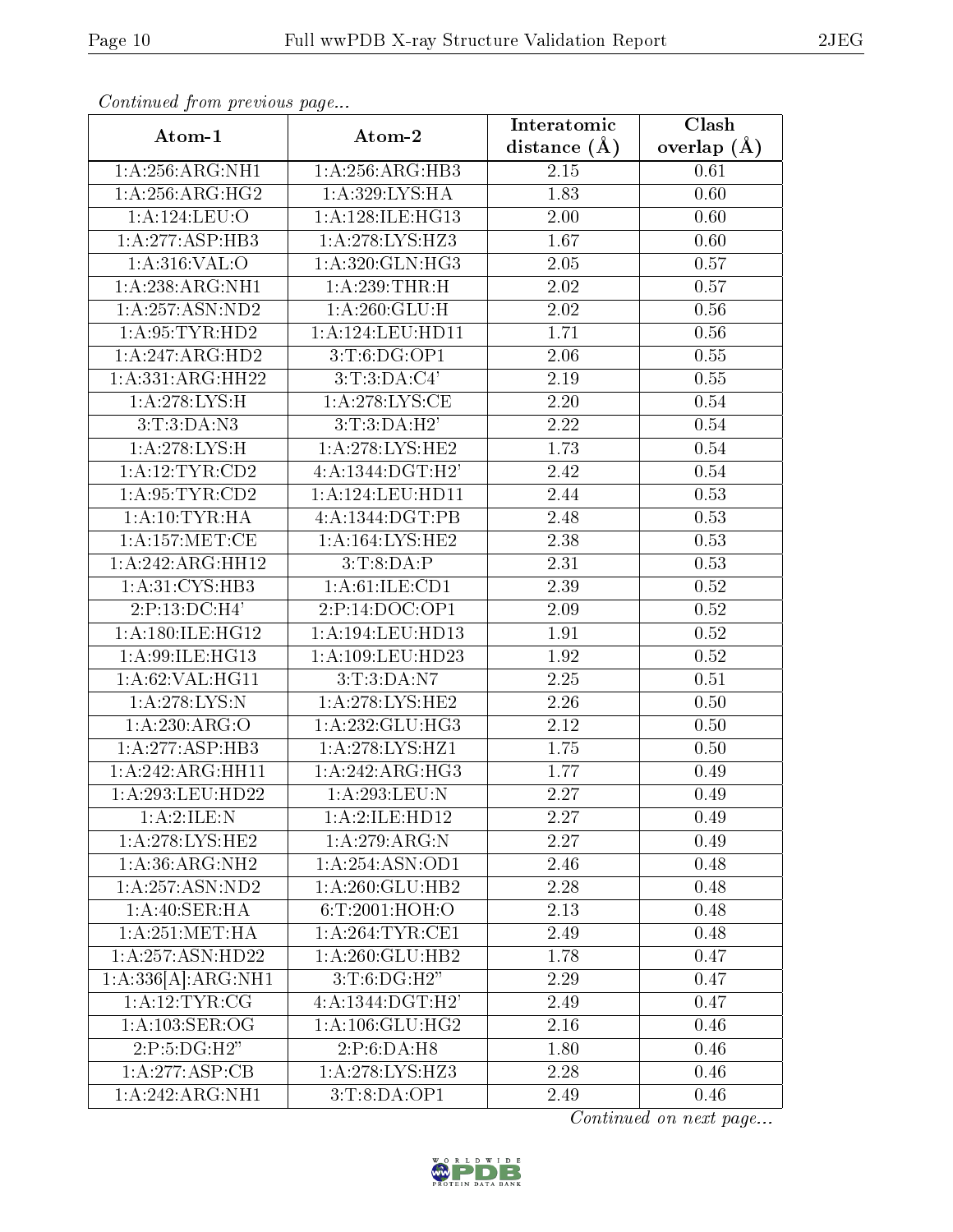|                                     | Atom-2                          | Interatomic       | Clash           |
|-------------------------------------|---------------------------------|-------------------|-----------------|
| Atom-1                              |                                 | distance $(A)$    | overlap $(\AA)$ |
| 1:A:12:TYR:CE2                      | 4:A:1344:DGT:H2'                | 2.51              | 0.45            |
| 1:A:257:ASN:ND2                     | 1: A:260: GLU:N                 | 2.61              | 0.45            |
| 1:A:31:CYS:HB3                      | 1:A:61:ILE:HD11                 | 1.99              | 0.45            |
| 1:A:168:ASP:O                       | 1:A:172:LYS:HG2                 | 2.16              | 0.45            |
| 1: A:62: VAL:HG13                   | 1: A:63: GLU:N                  | 2.31              | 0.45            |
| 1:A:16:GLU:OE1                      | 1:A:16:GLU:HA                   | 2.16              | 0.45            |
| 1:A:167:ASP:O                       | 1:A:171:VAL:HG23                | 2.17              | 0.45            |
| 1:A:331:ARG:HH22                    | 3:T:3:DA:C5'                    | $2.\overline{30}$ | 0.44            |
| 1:A:242:ARG:HH12                    | 3:T:7:DA:C3'                    | 2.30              | 0.44            |
| 1: A:256: ARG:CG                    | 1: A:329: LYS: HA               | 2.48              | 0.43            |
| 1:A:283:ALA:HB2                     | 1:A:339:LYS:HD2                 | 2.00              | 0.43            |
| 1:A:262:LYS:HB2                     | 1: A:263:PRO:HD3                | 2.00              | 0.43            |
| 1:A:256:ARG:HH11                    | 1:A:256:ARG:HB3                 | 1.83              | 0.42            |
| 1:A:114:LYS:HZ2                     | 1:A:114:LYS:HB2                 | 1.84              | 0.42            |
| 1: A:46:ALA:HB1                     | 1: A:50:ALA:HB3                 | 2.02              | 0.42            |
| $1:$ A:92:LEU:HD21                  | 1:A:132:ILE:HD11                | 2.02              | 0.42            |
| 2:P:5:DG:H2"                        | 2:P:6:DA:O5'                    | 2.19              | 0.42            |
| 1:A:133:LEU:O                       | 1:A:137:LYS:HA                  | 2.19              | 0.42            |
| 1:A:199:ILE:HD11                    | 1:A:208:ILE:HG13                | 2.02              | 0.42            |
| 1:A:99:ILE:HG13                     | 1: A: 109: LEU: CD2             | 2.50              | 0.41            |
| 1:A:9:ASP:O                         | 1: A:10:TYR:C                   | 2.58              | 0.41            |
| 1:A:336[A]:ARG:HH12                 | 3: T: 6: DG:H2"                 | 1.85              | 0.41            |
| 1: A:223: LYS:O                     | 1:A:227:SER:HB2                 | 2.21              | 0.41            |
| 1: A:251: MET:SD                    | 1: A:261: ILE: HG12             | 2.61              | 0.41            |
| 1:A:36:ARG:NH1                      | 1: A: 331: ARG: NE              | 2.68              | 0.41            |
| 1: A:37:PHE:O                       | 1: A:38: GLU:C                  | 2.58              | 0.41            |
| 1:A:230:ARG:HB3                     | 1:A:232:GLU:OE2                 | 2.20              | 0.41            |
| 1:A:238:ARG:HG3                     | 1: A:239:THR:N                  | 2.36              | 0.41            |
| 2:P:5:DG:H2"                        | 2:P:6:DA:C8                     | 2.56              | 0.41            |
| 1:A:289:VAL:HG21                    | $1:A:332[B]:\overline{ARG:HD3}$ | 2.03              | 0.41            |
| 3:T:2:DC:O2                         | 3:T:2:DC:C2'                    | 2.70              | 0.40            |
| 1:A:278:LYS:HE3                     | 1:A:279:ARG:HG3                 | 2.03              | 0.40            |
| 2:P:10:DA:C2'                       | 2:P:11:DT:H5'                   | 2.42              | 0.40            |
| $3: T: 5: \overline{\text{BZG:CW}}$ | 3:T:5:BZG:NN                    | 2.78              | 0.40            |

Continued from previous page...

There are no symmetry-related clashes.

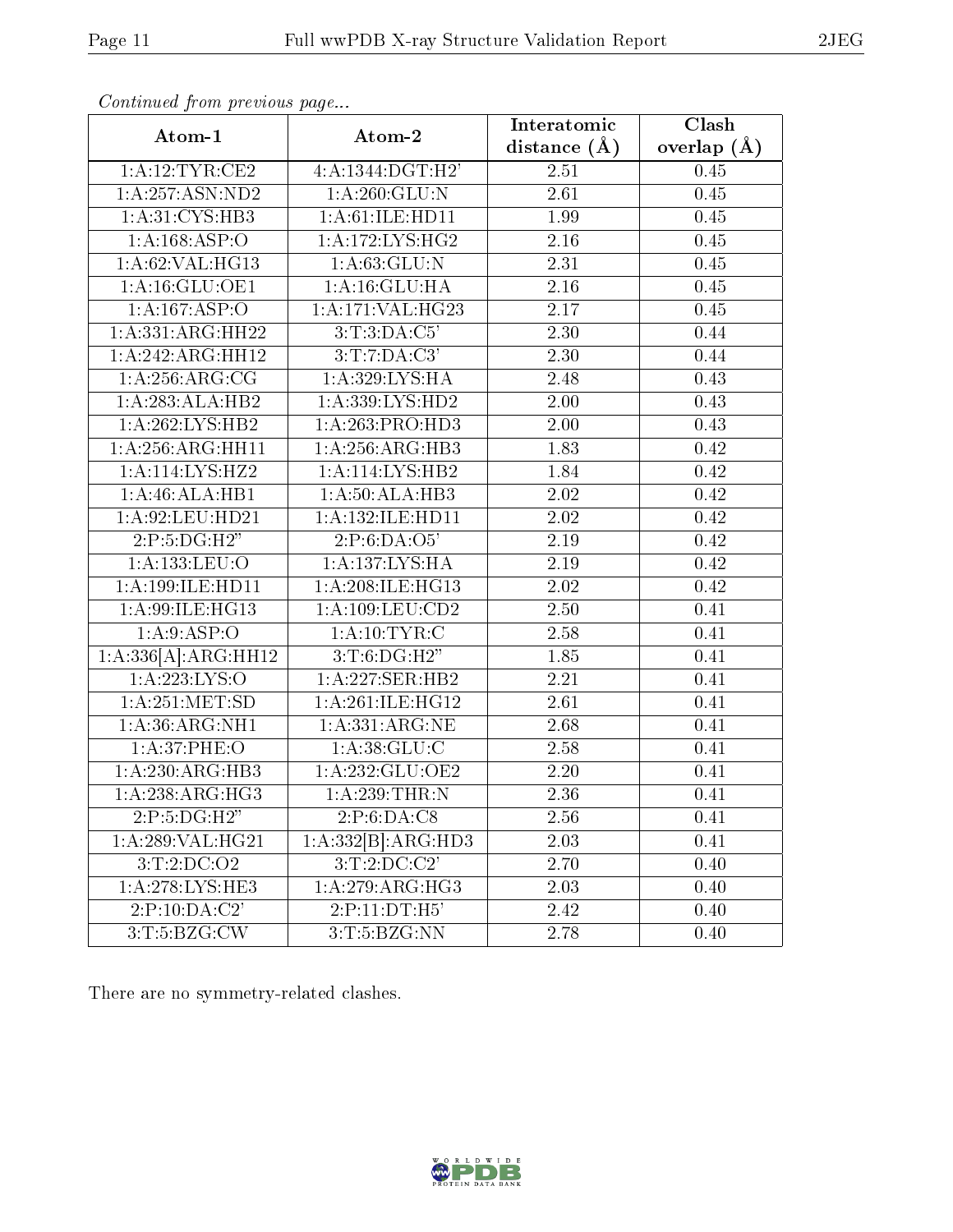### 5.3 Torsion angles (i)

#### 5.3.1 Protein backbone  $(i)$

In the following table, the Percentiles column shows the percent Ramachandran outliers of the chain as a percentile score with respect to all X-ray entries followed by that with respect to entries of similar resolution.

The Analysed column shows the number of residues for which the backbone conformation was analysed, and the total number of residues.

| Mol   Chain | Analysed                                           |  | Favoured   Allowed   Outliers   Percentiles |  |
|-------------|----------------------------------------------------|--|---------------------------------------------|--|
|             | $344/358$ (96\%)   331 (96\%)   11 (3\%)   2 (1\%) |  | $\vert 25 \vert \vert 34$                   |  |

All (2) Ramachandran outliers are listed below:

| Mol | Chain | Res | 1 ype  |
|-----|-------|-----|--------|
|     |       | メど  | E FILI |
|     |       |     |        |

#### 5.3.2 Protein sidechains  $(i)$

In the following table, the Percentiles column shows the percent sidechain outliers of the chain as a percentile score with respect to all X-ray entries followed by that with respect to entries of similar resolution.

The Analysed column shows the number of residues for which the sidechain conformation was analysed, and the total number of residues.

| $\mid$ Mol $\mid$ Chain $\mid$ | Analysed                                                    |  | $^\shortparallel$ Rotameric   Outliers   Percentiles |  |
|--------------------------------|-------------------------------------------------------------|--|------------------------------------------------------|--|
|                                | $\mid$ 304/315 (96%) $\mid$ 291 (96%) $\mid$ 13 (4%) $\mid$ |  | 29<br>43                                             |  |

All (13) residues with a non-rotameric sidechain are listed below:

| Mol | Chain | Res    | <b>Type</b> |
|-----|-------|--------|-------------|
|     |       | 20     | <b>ASN</b>  |
| 1   | А     | 105    | <b>ASP</b>  |
| 1   | А     | 114    | <b>LYS</b>  |
| 1   | А     | 117    | <b>ASP</b>  |
| 1   | А     | 119[A] | $\rm{ARG}$  |
| 1   | А     | 119 B  | $\rm{ARG}$  |
| 1   | А     | 131    | <b>LYS</b>  |
|     |       | 211    | ASP         |
|     |       | 213    | LEU         |

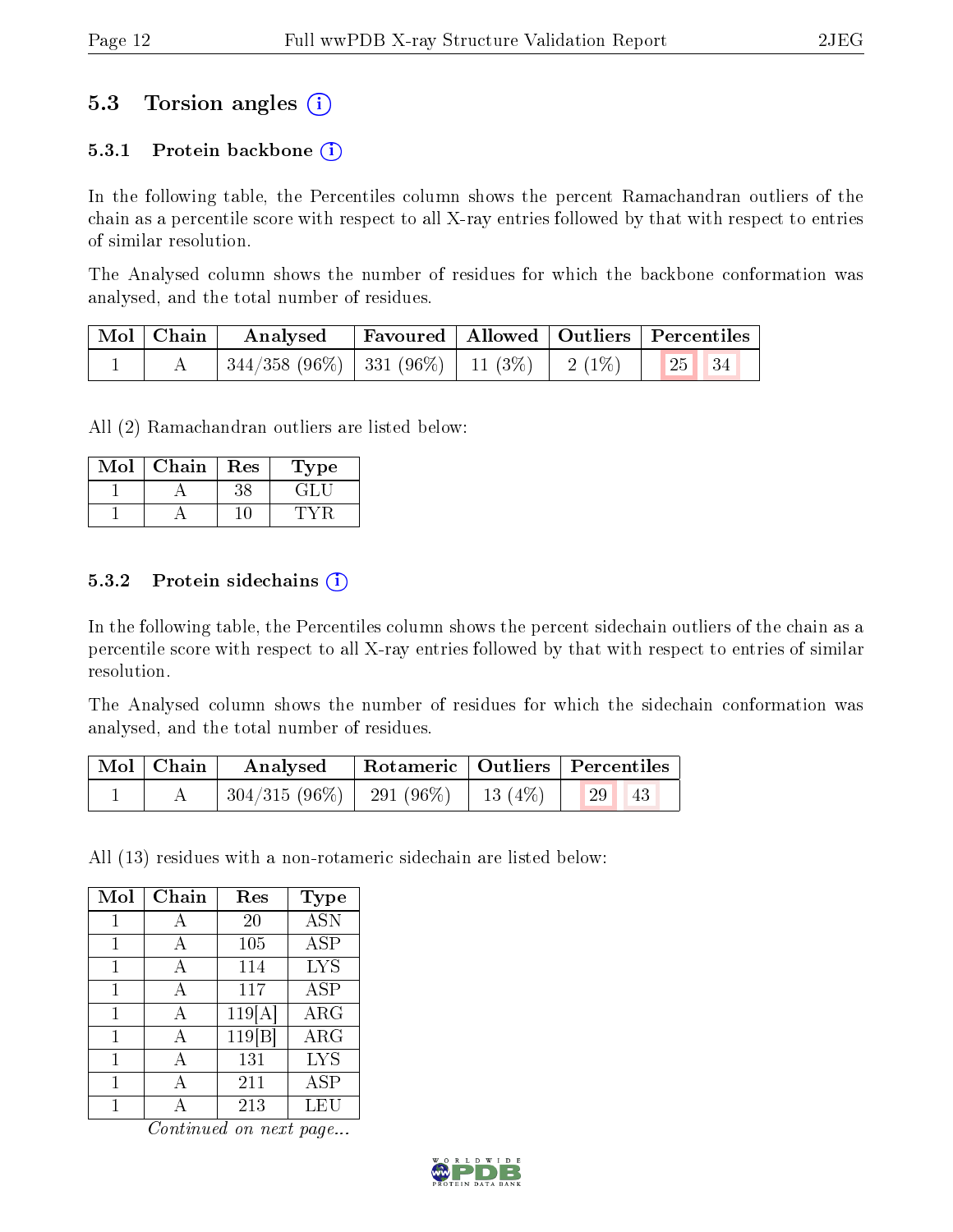Continued from previous page...

| $\operatorname{Mol}$ | Chain | Res | Type       |
|----------------------|-------|-----|------------|
|                      |       | 238 | $\rm{ARG}$ |
|                      |       | 242 | $\rm{ARG}$ |
|                      |       | 278 | LYS        |
|                      |       | 324 | GL U       |

Some sidechains can be flipped to improve hydrogen bonding and reduce clashes. All (2) such sidechains are listed below:

| $\operatorname{Mol}$ | Chain | Res | Type |
|----------------------|-------|-----|------|
|                      |       |     |      |
|                      |       | フらー |      |

#### $5.3.3$  RNA  $(i)$

There are no RNA molecules in this entry.

#### 5.4 Non-standard residues in protein, DNA, RNA chains (i)

2 non-standard protein/DNA/RNA residues are modelled in this entry.

In the following table, the Counts columns list the number of bonds (or angles) for which Mogul statistics could be retrieved, the number of bonds (or angles) that are observed in the model and the number of bonds (or angles) that are dened in the Chemical Component Dictionary. The Link column lists molecule types, if any, to which the group is linked. The Z score for a bond length (or angle) is the number of standard deviations the observed value is removed from the expected value. A bond length (or angle) with  $|Z| > 2$  is considered an outlier worth inspection. RMSZ is the root-mean-square of all Z scores of the bond lengths (or angles).

| Mol |              | $\vert$ Chain $\vert$ Res |        | $\ln k$ |            | Bond lengths |                         |          | Bond angles |        |
|-----|--------------|---------------------------|--------|---------|------------|--------------|-------------------------|----------|-------------|--------|
|     | Type         |                           |        |         | Counts     | RMSZ         | # $ Z  > 2$             | Counts   | RMSZ        | # Z    |
|     | DOC          |                           | 14     |         | 14, 19, 20 | 1.42         | 2(14%)                  | 13,26,29 | 3.05        | 7(53%) |
|     | $_{\rm BZG}$ | ᡣ                         | $\sim$ |         | 26, 32, 33 | 1.19         | $\lfloor (3\%) \rfloor$ | 29,45,48 | 1.98        | 8(27%) |

In the following table, the Chirals column lists the number of chiral outliers, the number of chiral centers analysed, the number of these observed in the model and the number defined in the Chemical Component Dictionary. Similar counts are reported in the Torsion and Rings columns. '-' means no outliers of that kind were identified.

|      |  | Mol   Type   Chain   Res   Link   Chirals | Torsions Rings                                                                          |  |
|------|--|-------------------------------------------|-----------------------------------------------------------------------------------------|--|
| DOC- |  | $\sim$                                    | $0/4/18/19$   $0/2/2/2$                                                                 |  |
| BZG  |  |                                           | $\left\lceil \frac{2/8/26/27}{2}\right\rceil\ \left\lfloor \frac{0}{4/4/4}\right\rceil$ |  |

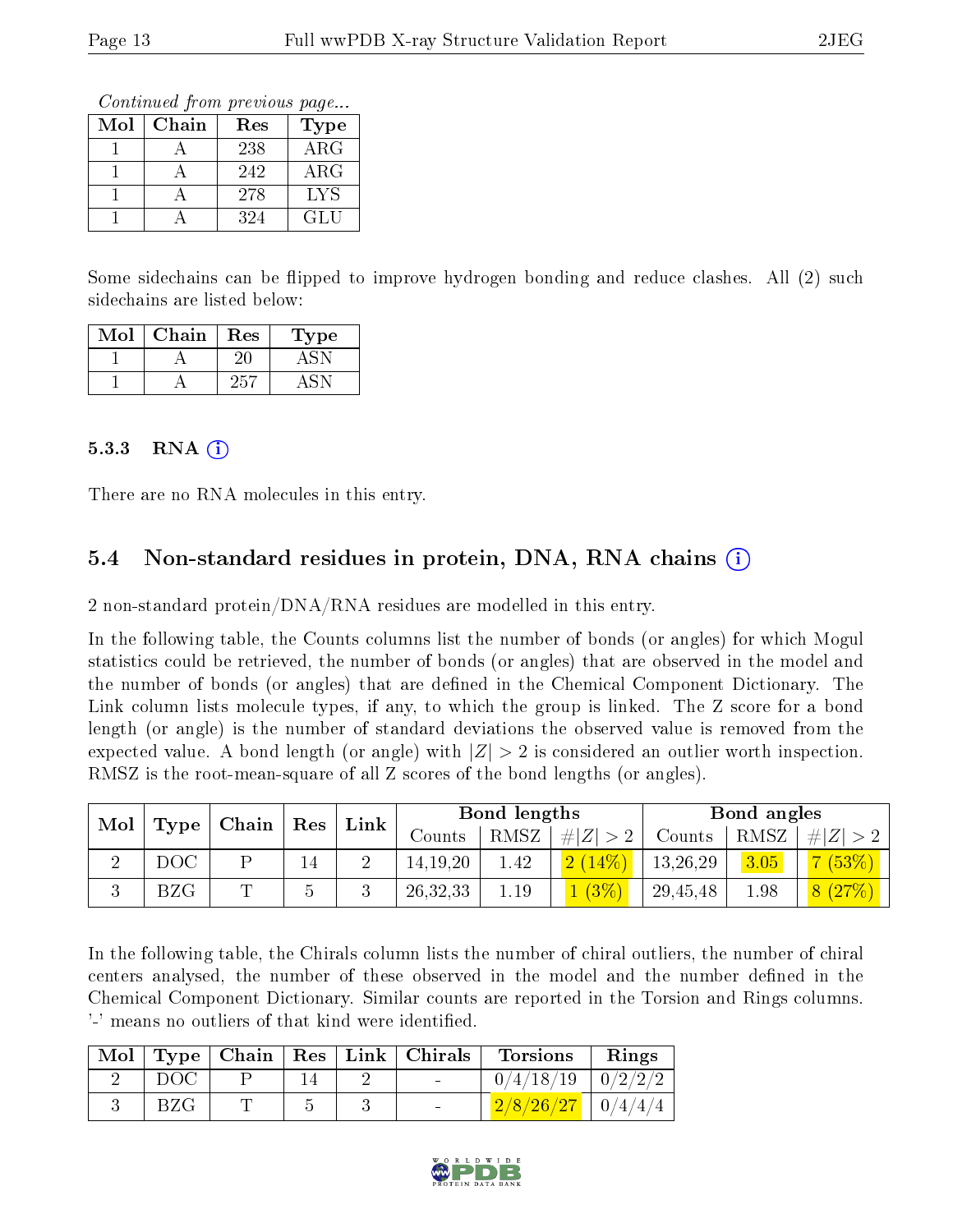| Mol | Chain |             | $\vert$ Res $\vert$ Type $\vert$ Atoms $\vert$ |       | $Z \mid$ Observed( $A$ )   Ideal( $A$ ) |              |
|-----|-------|-------------|------------------------------------------------|-------|-----------------------------------------|--------------|
|     |       |             | CW.CE                                          | -4.73 |                                         | $1.50^\circ$ |
|     |       | $-1$ OC $-$ | $C6-N1$                                        | 3.48  | ' 40-                                   | 1.35         |
|     |       |             | $\Omega$ 4'-C4'                                | 2.93  | $-50-$                                  |              |

All (3) bond length outliers are listed below:

All (15) bond angle outliers are listed below:

| Mol            | Chain          | Res | <b>Type</b> | Atoms                                                              | Z       | Observed $(°)$ | Ideal(°) |
|----------------|----------------|-----|-------------|--------------------------------------------------------------------|---------|----------------|----------|
| 2              | Ρ              | 14  | <b>DOC</b>  | $C2$ <sup><math>-</math></sup> $C1$ <sup><math>-</math></sup> $N1$ | $-5.44$ | 102.24         | 112.48   |
| $\overline{2}$ | $\mathsf{P}$   | 14  | <b>DOC</b>  | $O4'$ -C4'-C5'                                                     | $-5.21$ | 100.95         | 109.52   |
| $\overline{2}$ | $\mathbf{P}$   | 14  | DOC         | $C2-N3-C4$                                                         | 4.88    | 121.29         | 116.34   |
| 3              | $\mathbf T$    | 5   | BZG         | NG-CH-NJ                                                           | $-4.84$ | 120.76         | 127.22   |
| 3              | T              | 5   | BZG         | CH-NG-CF                                                           | 4.51    | 120.51         | 115.36   |
| 3              | T              | 5   | BZG         | $C4'$ -OS'-CT'                                                     | $-4.06$ | 99.64          | 109.45   |
| 3              | T              | 5   | <b>BZG</b>  | CH-NJ-CK                                                           | 3.16    | 121.16         | 116.08   |
| 3              | T              | 5   | <b>BZG</b>  | CW-OL-CK                                                           | $-3.06$ | 113.59         | 117.50   |
| $\overline{2}$ | $\mathbf{P}$   | 14  | DOC         | $C4'$ - $O4'$ - $C1'$                                              | 2.94    | 112.58         | 109.81   |
| 3              | T              | 5   | <b>BZG</b>  | OL-CW-CE                                                           | 2.92    | 117.92         | 109.16   |
| $\overline{2}$ | $\mathsf{P}$   | 14  | DOC         | $C3'-C2'-C1'$                                                      | 2.87    | 106.09         | 102.78   |
| $\overline{2}$ | $\mathbf{P}$   | 14  | DOC         | $C2'$ - $C3'$ - $C4'$                                              | 2.86    | 108.08         | 102.72   |
| $\overline{2}$ | $\overline{P}$ | 14  | DOC         | $N4-C4-N3$                                                         | 2.53    | 120.48         | 116.49   |
| 3              | T              | 5   | BZG         | CF-CM-NN                                                           | $-2.18$ | 107.13         | 109.40   |
| 3              | T              | 5   | BZG         | CM-CK-NJ                                                           | $-2.17$ | 119.14         | 123.26   |

There are no chirality outliers.

All (2) torsion outliers are listed below:

| $Mol$   Chain   Res   Type |     | Atoms       |
|----------------------------|-----|-------------|
|                            | BZG | NJ-CK-OL-CW |
|                            | BZG | CM-CK-OL-CW |

There are no ring outliers.

2 monomers are involved in 6 short contacts:

|  |  | $\text{Mol}$   Chain   Res   Type   Clashes   Symm-Clashes |
|--|--|------------------------------------------------------------|
|  |  |                                                            |
|  |  |                                                            |

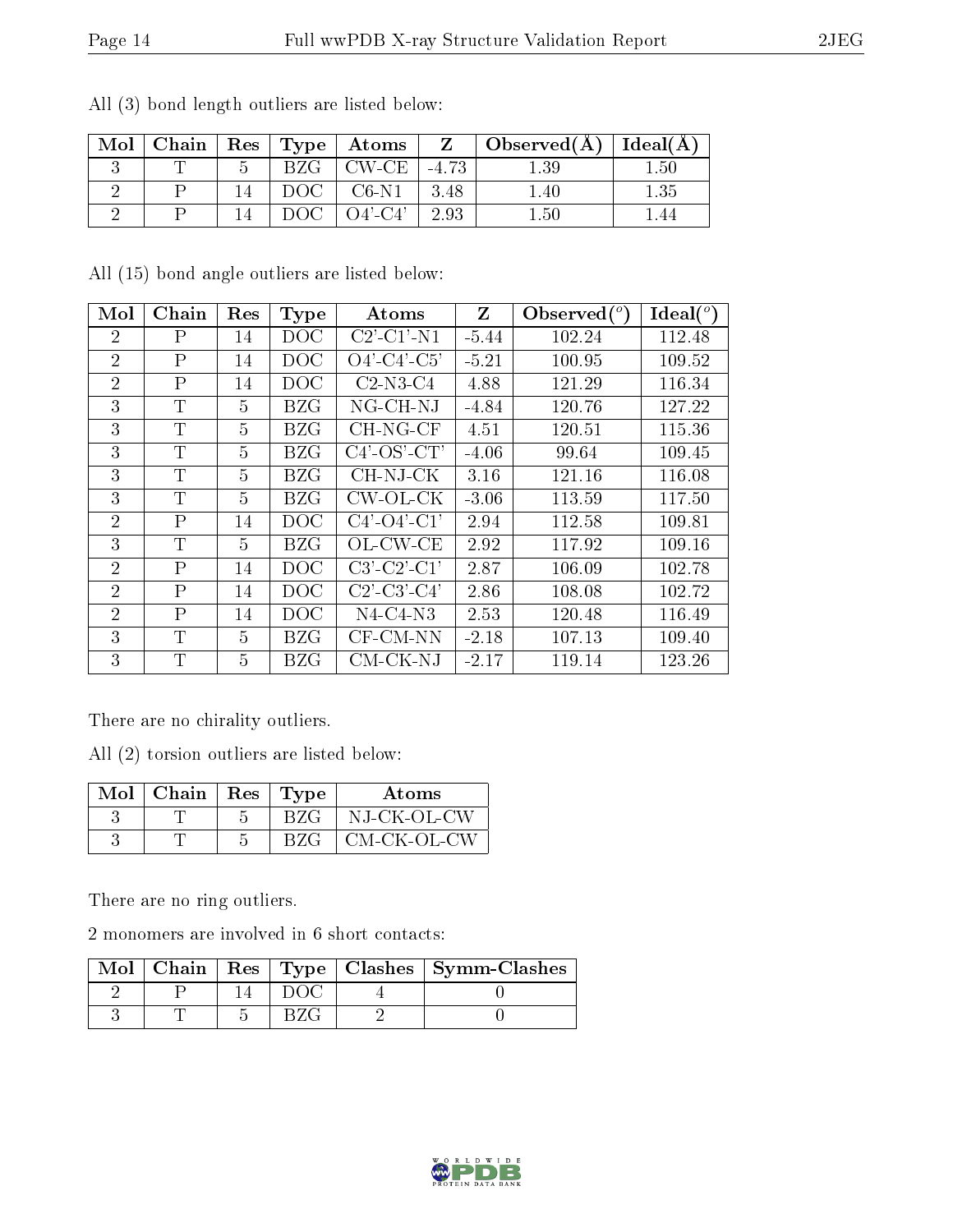#### 5.5 Carbohydrates (i)

There are no carbohydrates in this entry.

### 5.6 Ligand geometry  $(i)$

Of 5 ligands modelled in this entry, 4 are monoatomic - leaving 1 for Mogul analysis.

In the following table, the Counts columns list the number of bonds (or angles) for which Mogul statistics could be retrieved, the number of bonds (or angles) that are observed in the model and the number of bonds (or angles) that are defined in the Chemical Component Dictionary. The Link column lists molecule types, if any, to which the group is linked. The Z score for a bond length (or angle) is the number of standard deviations the observed value is removed from the expected value. A bond length (or angle) with  $|Z| > 2$  is considered an outlier worth inspection. RMSZ is the root-mean-square of all Z scores of the bond lengths (or angles).

| Mol |     |  | $\mid$ Type $\mid$ Chain $\mid$ Res $\mid$ Link $\mid$ |            | Bond lengths |                                        | Bond angles |      |                             |
|-----|-----|--|--------------------------------------------------------|------------|--------------|----------------------------------------|-------------|------|-----------------------------|
|     |     |  |                                                        |            |              | Counts   RMSZ $\vert \#  Z  > 2 \vert$ |             |      | Counts   RMSZ   $\# Z  > 2$ |
|     | DGT |  | 1344                                                   | 26, 33, 33 | 1.27         |                                        | 32,52,52    | 1.94 | 8(25%)                      |

In the following table, the Chirals column lists the number of chiral outliers, the number of chiral centers analysed, the number of these observed in the model and the number defined in the Chemical Component Dictionary. Similar counts are reported in the Torsion and Rings columns. '-' means no outliers of that kind were identified.

|     |            |                          | $\begin{array}{ c c c c c c }\n\hline \text{Mol} & \text{Type} & \text{Chain} & \text{Res} & \text{Link} & \text{Chirals} & \text{Torsions} \\\hline \end{array}$ | $\parallel$ Rings |
|-----|------------|--------------------------|-------------------------------------------------------------------------------------------------------------------------------------------------------------------|-------------------|
| DGT | $\pm$ 1344 | <b>Contract Contract</b> | $\frac{3}{18/34/34}$ $\frac{1}{2}$ 0/3/3/3                                                                                                                        |                   |

All (2) bond length outliers are listed below:

|  |      |                                     | $\vert$ Mol $\vert$ Chain $\vert$ Res $\vert$ Type $\vert$ Atoms $\vert$ Z $\vert$ Observed(A) $\vert$ Ideal(A) |      |
|--|------|-------------------------------------|-----------------------------------------------------------------------------------------------------------------|------|
|  |      | $1344$ DGT $\mid$ C6-N1 $\mid$ 4.00 | 1.40                                                                                                            | 1.33 |
|  | 1344 | DGT   C2-N1   3.14                  | 1.41                                                                                                            | 1.35 |

All (8) bond angle outliers are listed below:

| Mol | Chain | Res  | Type       | Atoms                 | Ζ       | Observed $(°)$ | $Ideal(^o)$ |
|-----|-------|------|------------|-----------------------|---------|----------------|-------------|
| 4   | А     | 1344 | <b>DGT</b> | $N3-C2-N1$            | $-5.70$ | 119.62         | 127.22      |
| 4   | А     | 1344 | DGT        | $C2-N3-C4$            | 5.49    | 121.63         | 115.36      |
| 4   | А     | 1344 | DGT        | $C5-C6-N1$            | $-3.30$ | 118.92         | 123.43      |
| 4   | А     | 1344 | <b>DGT</b> | $O1B-PB-O2B$          | 2.41    | 124.14         | 112.24      |
| 4   | А     | 1344 | DGT.       | $C6-N1-C2$            | 2.29    | 119.57         | 115.93      |
| 4   | А     | 1344 | <b>DGT</b> | $C2'$ - $C3'$ - $C4'$ | $-2.18$ | 98.23          | 102.76      |
| 4   | А     | 1344 | <b>DGT</b> | PB-O3B-PG             | $-2.12$ | 125.54         | 132.83      |

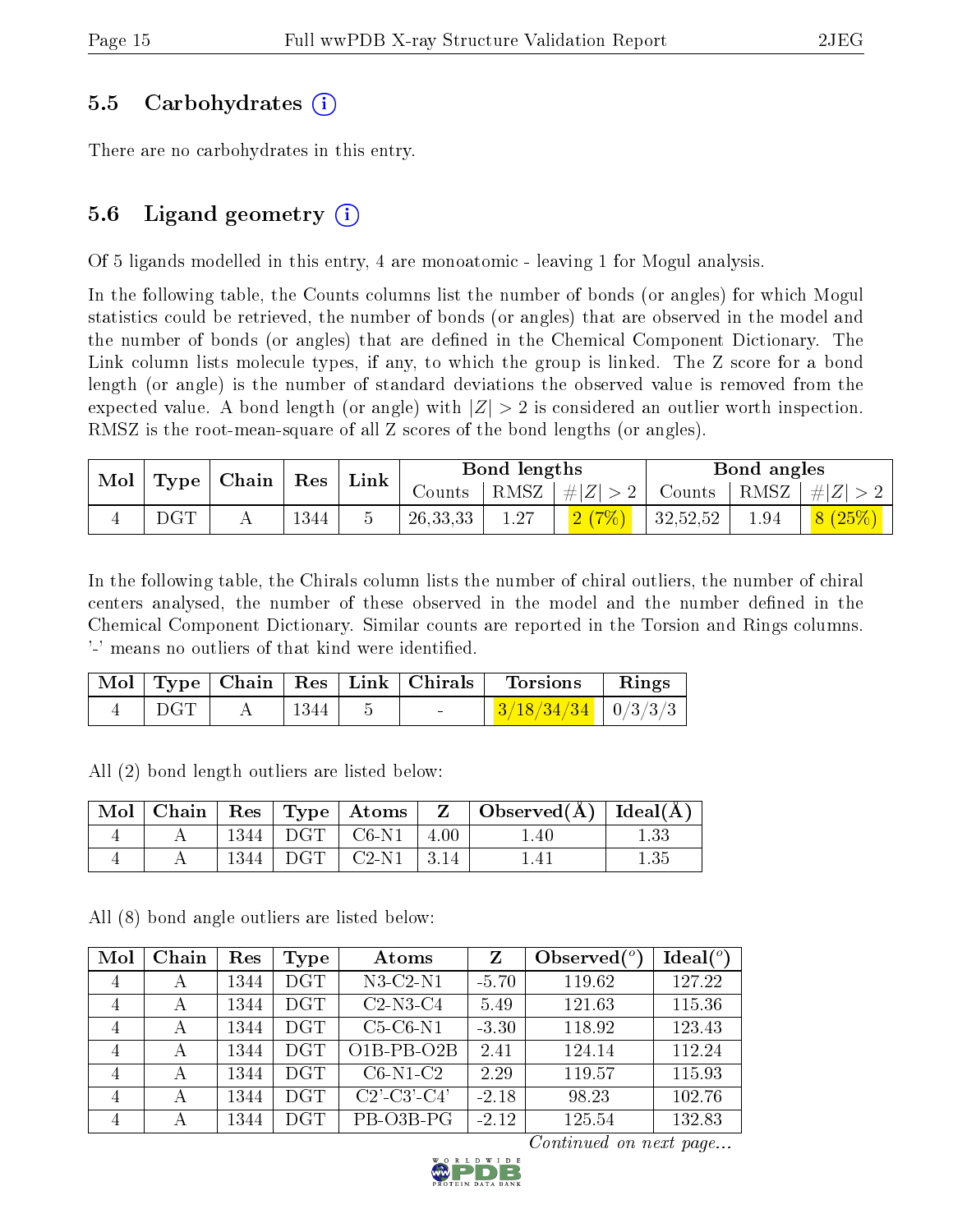Continued from previous page...

| $Mol$   Chain |      | $\mid$ Res $\mid$ Type | Atoms     |         | Observed $(°)$ | Ideal $(^o)$ |
|---------------|------|------------------------|-----------|---------|----------------|--------------|
|               | 1344 | <b>DGT</b>             | PA-O3A-PB | $-2.09$ | 125.65         | $132.83\,$   |

There are no chirality outliers.

All (3) torsion outliers are listed below:

| $Mol$   Chain   Res   Type |      | Atoms                 |
|----------------------------|------|-----------------------|
|                            | 1344 | DGT PB-03B-PG-01G     |
|                            | 1344 | $DGT$   PA-O3A-PB-O1B |
|                            | 1344 | $DGT   PG-O3B-PB-O1B$ |

There are no ring outliers.

1 monomer is involved in 4 short contacts:

|  |              | Mol   Chain   Res   Type   Clashes   Symm-Clashes |
|--|--------------|---------------------------------------------------|
|  | - 1344 E DGT |                                                   |

The following is a two-dimensional graphical depiction of Mogul quality analysis of bond lengths, bond angles, torsion angles, and ring geometry for all instances of the Ligand of Interest. In addition, ligands with molecular weight > 250 and outliers as shown on the validation Tables will also be included. For torsion angles, if less then 5% of the Mogul distribution of torsion angles is within 10 degrees of the torsion angle in question, then that torsion angle is considered an outlier. Any bond that is central to one or more torsion angles identified as an outlier by Mogul will be highlighted in the graph. For rings, the root-mean-square deviation (RMSD) between the ring in question and similar rings identified by Mogul is calculated over all ring torsion angles. If the average RMSD is greater than 60 degrees and the minimal RMSD between the ring in question and any Mogul-identified rings is also greater than 60 degrees, then that ring is considered an outlier. The outliers are highlighted in purple. The color gray indicates Mogul did not find sufficient equivalents in the CSD to analyse the geometry.

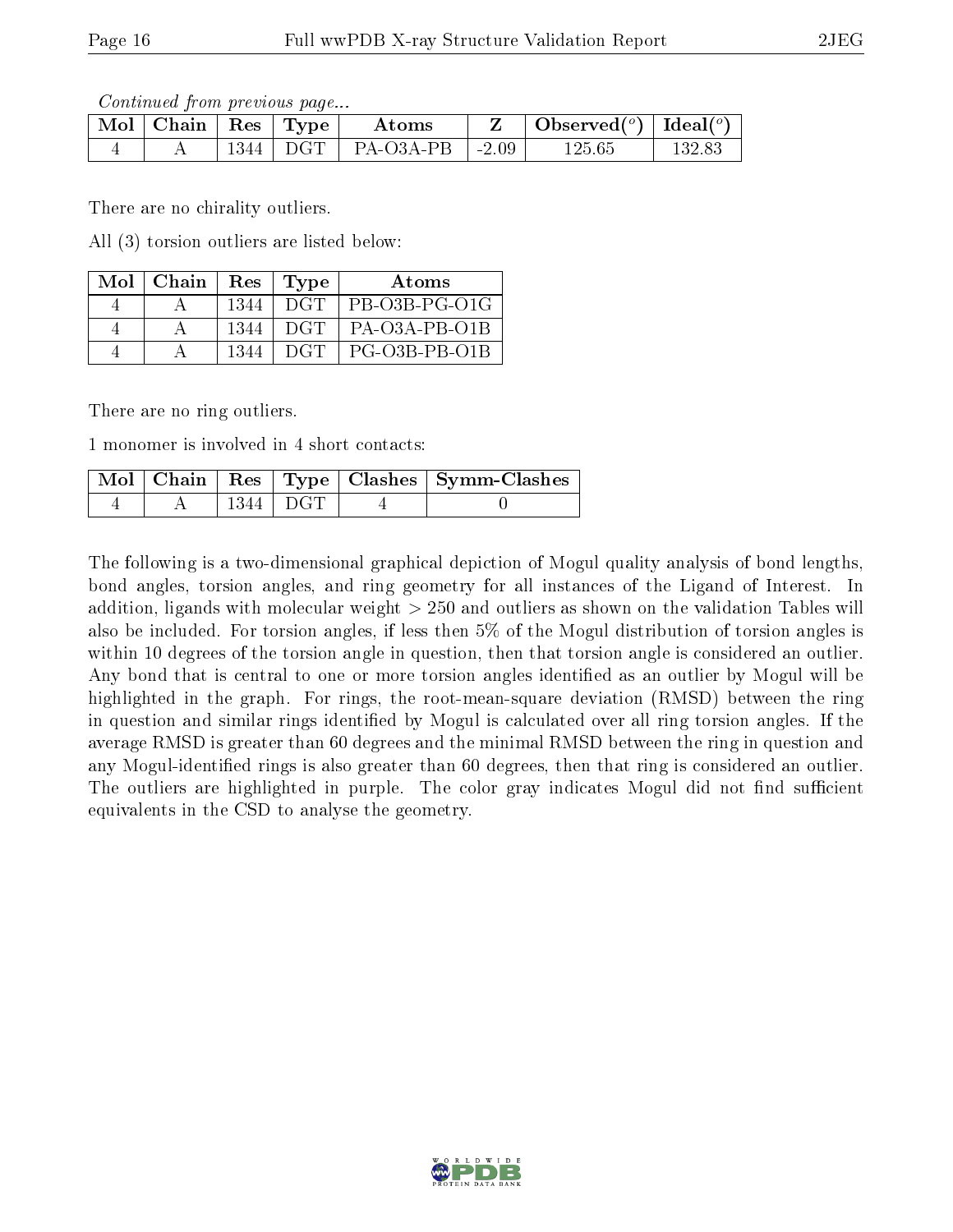



### 5.7 [O](https://www.wwpdb.org/validation/2017/XrayValidationReportHelp#nonstandard_residues_and_ligands)ther polymers (i)

There are no such residues in this entry.

### 5.8 Polymer linkage issues (i)

There are no chain breaks in this entry.

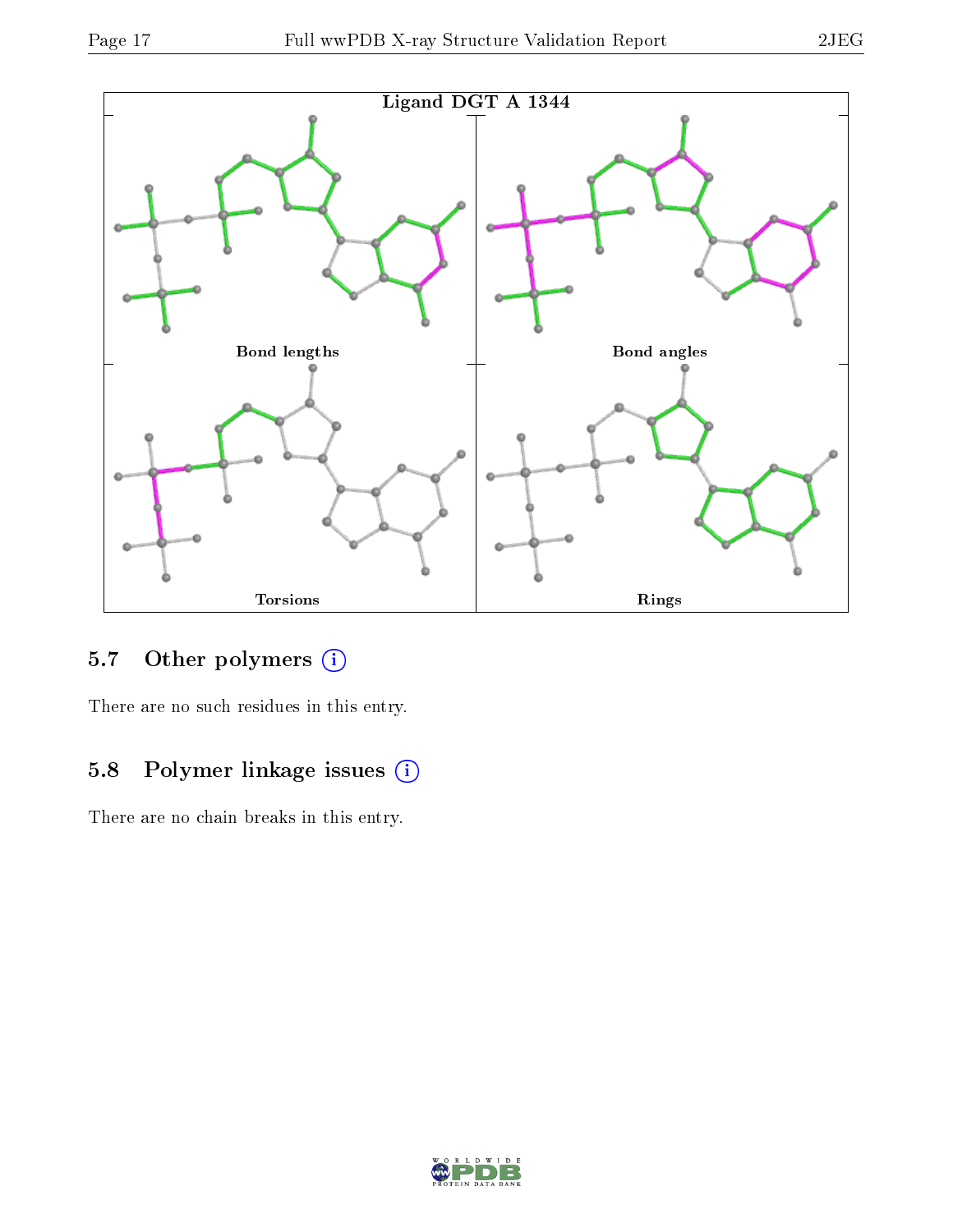## 6 Fit of model and data  $\left( \cdot \right)$

## 6.1 Protein, DNA and RNA chains (i)

In the following table, the column labelled  $#RSRZ>2'$  contains the number (and percentage) of RSRZ outliers, followed by percent RSRZ outliers for the chain as percentile scores relative to all X-ray entries and entries of similar resolution. The OWAB column contains the minimum, median,  $95<sup>th</sup>$  percentile and maximum values of the occupancy-weighted average B-factor per residue. The column labelled  $Q< 0.9$  lists the number of (and percentage) of residues with an average occupancy less than 0.9.

| Mol | Chain | Analysed        | ${ <\hspace{-1.5pt}{\mathrm{RSRZ}} \hspace{-1.5pt}>}$ | $\#\text{RSRZ}\text{>2}$ | $OWAB(A^2)$      | $\rm Q\textcolor{black}{<}0.9$ |
|-----|-------|-----------------|-------------------------------------------------------|--------------------------|------------------|--------------------------------|
|     |       | $343/358$ (95%) | 0.19                                                  | $1(0\%)$ 94 94           | 28, 44, 62, 72   | (3%)<br>11                     |
|     |       | $13/14$ (92\%)  | 0.06                                                  | 100<br>$0$ 100           | 37, 44, 68, 71   |                                |
| 3   |       | $16/18$ (88%)   | 0.41                                                  | $1(6\%)$<br>20<br>21     | 45, 54, 107, 129 |                                |
| All | All   | $372/390(95\%)$ | 0.19                                                  | $2(0\%)$ 91 91           | 28, 45, 63, 129  | $(2\%)$<br>11                  |

All (2) RSRZ outliers are listed below:

| Mol   Chain   Res   Type   RSRZ |  |  |
|---------------------------------|--|--|
|                                 |  |  |
|                                 |  |  |

#### 6.2 Non-standard residues in protein, DNA, RNA chains  $(i)$

In the following table, the Atoms column lists the number of modelled atoms in the group and the number defined in the chemical component dictionary. The B-factors column lists the minimum, median,  $95<sup>th</sup>$  percentile and maximum values of B factors of atoms in the group. The column labelled  $Q < 0.9$ ' lists the number of atoms with occupancy less than 0.9.

| $\vert$ Mol $\vert$ |     |  |       |      |      | $\mid$ Type $\mid$ Chain $\mid$ Res $\mid$ Atoms $\mid$ RSCC $\mid$ RSR $\mid$ B-factors(A <sup>2</sup> ) $\mid$ Q<0.9 |  |
|---------------------|-----|--|-------|------|------|------------------------------------------------------------------------------------------------------------------------|--|
|                     | DOC |  | 18/19 | 0.86 | 0.40 | 60,75,78,79                                                                                                            |  |
|                     |     |  | 29/30 | 0.94 | 0.18 | 45,48,60,62                                                                                                            |  |

#### 6.3 Carbohydrates (i)

There are no carbohydrates in this entry.